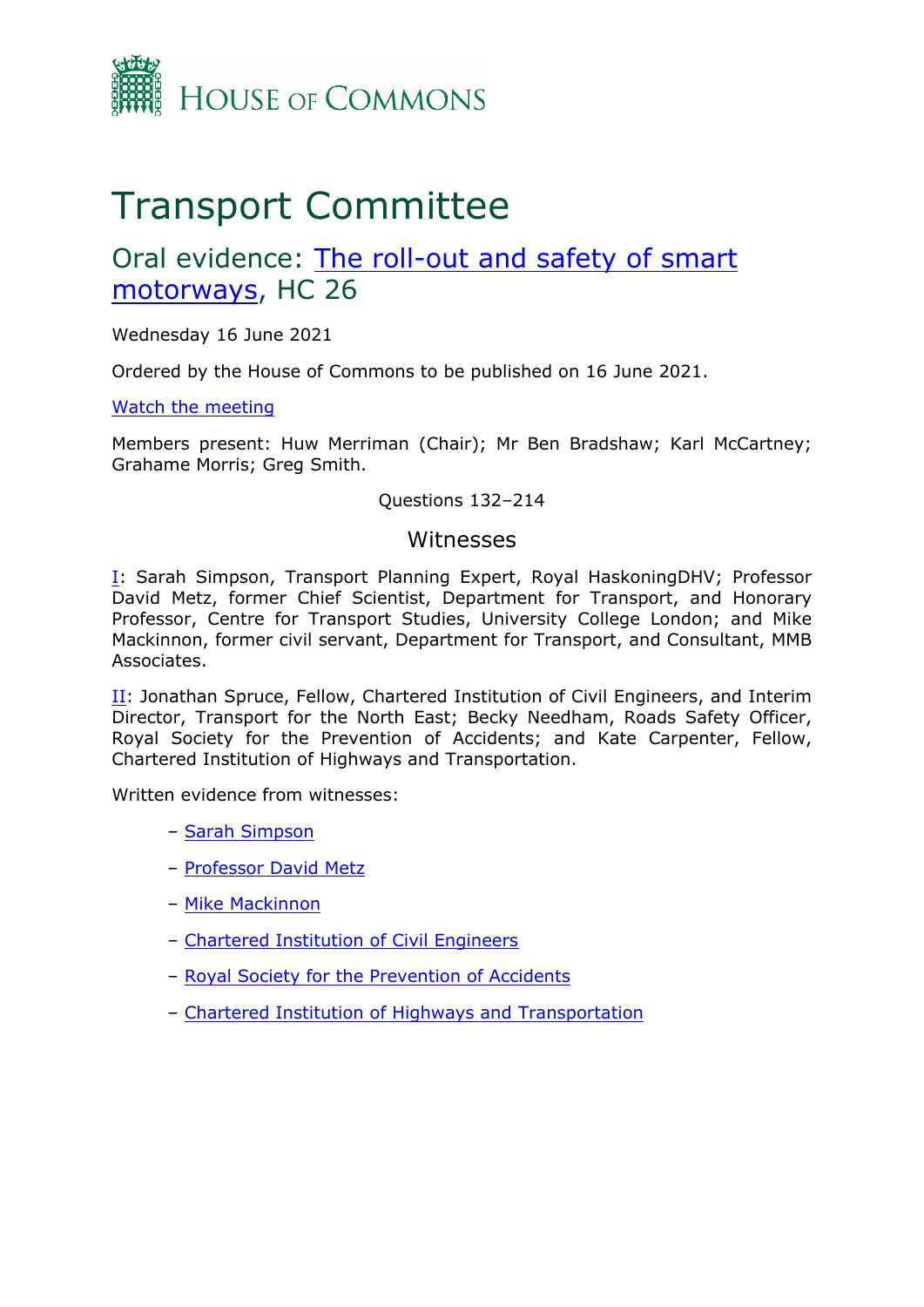

## <span id="page-1-0"></span>Examination of witnesses

Witnesses: Sarah Simpson, Professor Metz and Mike Mackinnon.

Q132 **Chair:** This is the Transport Select Committee's second evidence session in our inquiry on smart motorways. Today, we will be looking at the engineering, the business case and the background to the introduction of smart motorways.

We have two panels. In our first panel, one of our witnesses is struggling to get audio. I will ask the other two witnesses to introduce themselves.

*Sarah Simpson:* Good morning. I am Sarah Simpson. I am associate group director at Royal HaskoningDHV and a fellow of the CIHT. I have spent the past year or so carrying out an independent review of the implementation of smart motorways, as instructed by the solicitors for the family of Jason Mercer, who died on the A1 all-lane running section of motorway.

Q133 **Chair:** Sarah, good morning to you. Our second witness is Professor David Metz.

*Professor Metz:* Good morning. I am honorary professor at the Centre for Transport Studies, University College London. I was formerly chief scientist at the Department for Transport. My current research interests are in how travel behaviour changes in response to new technology and investment generally.

My interest in smart motorways is because, in one particular case where a smart motorway was installed on the M25, Highways England carried out detailed monitoring of the outcome for the first three years after opening. That presented an opportunity to consider the economic case for smart motorways generally. My conclusion, as I will explain in due course, is that the economic case is much weaker than generally supposed.

Q134 **Chair:** Thank you very much indeed, Professor Metz. A very good morning to you. I should say for the record that Mike Mackinnon is our third witness. He is an engineer who has specialised in traffic control technology since 1969 and worked for the Department for Transport from 1969 to 1995. We very much hope that the technology will bring him back.

I will start, first of all, with the two witnesses we have. I want to talk about the roll-out of smart motorways. What key decisions have shaped the design, roll-out and implementation of smart motorways?

*Sarah Simpson:* It is quite clear from my review of a wealth of documents, spanning back to 2000, and the 10-year plan that was written then, that the overarching factors that were involved in the decision to move from a dynamic hard shoulder smart motorway to an all-lane running motorway were predominantly focused on cost savings.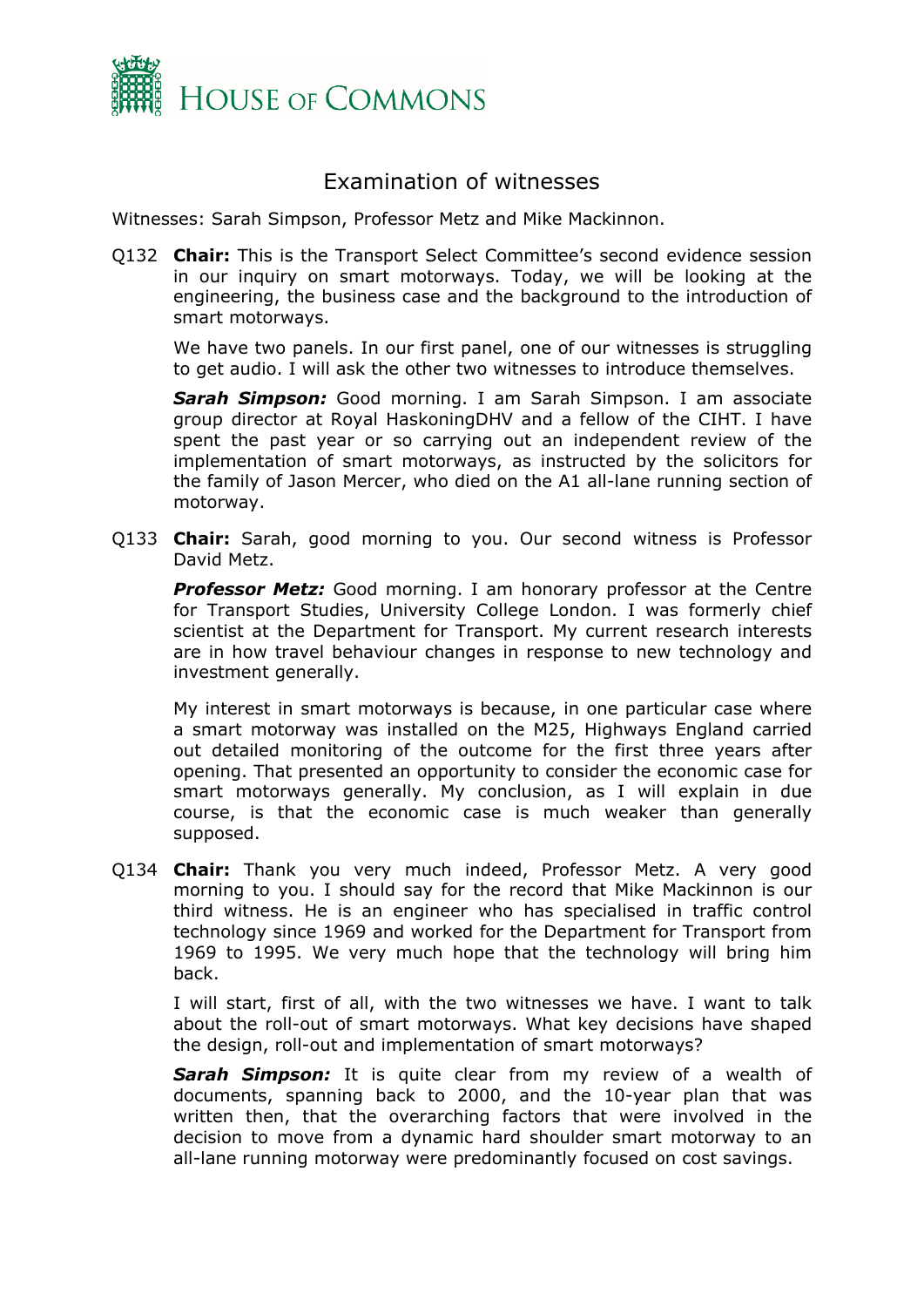

That is really evident in the national infrastructure plan that was issued in 2011 and consolidated in a document that examined the spacing of emergency refuge areas that was published in 2012. That specifically talks about the opportunity, because smart motorways were "very safe", to design them to be less safe in order to save costs.

In addition, the way—*[Interruption.]*

**Chair:** Bear with us, Sarah. Mike, it appears that you have now come through, not at the most opportune moment, but you're here. Could you pause there?

*Mike Mackinnon:* I'm here, apparently.

Q135 **Chair:** You are now live, and Sarah Simpson is speaking. I have already introduced you. Welcome to the Committee.

Sarah, please continue.

**Sarah Simpson:** The second point, continuing from that, is on how hazard and risk management has been undertaken. It is clear again, from a series of documents spanning through to 2015, that not all of the hazards that are presented in an all-lane running motorway have been specifically dealt with in design. Instead, a theoretical approach has been taken, looking for mathematical balance. That has drawn, effectively, a false equivalence between different types of hazard on the motorway, rather than looking to deal with specific hazards through the design process.

The third element I would highlight is, effectively, short-termism in the policy position. I have looked at that also coming through. What I mean by that is that in other countries, if you look to how smart motorways are used, they are in many cases, but not all—I acknowledge that—used as an interim measure because they do not have infinite ability to resolve capacity issues or journey time reliability issues. As such, they sit within a wider, longer-term policy. That approach appears to be absent from the UK position.

Q136 **Chair:** Sarah, I want to drill into some of the written evidence you have given us. You stated that "it has been understood since at least 2015" that the "removal of the hard shoulder results in an intrinsically less safe road." What evidence do you have that takes you to that conclusion?

*Sarah Simpson:* There is a series of hazard management documents that relate to the way in which all-lane running design achieves the safety objective. Within that series of documents there is language that acknowledges the fact that there will be a significantly greater level of live-lane breakdown, and with that a commensurate increase in risk.

In the way that assumptions are detailed within that, by which I mean design assumptions and assumptions to inform the hazard and risk management process, there are further assumptions, including that for every live-lane breakdown somebody, presumably the driver, will exit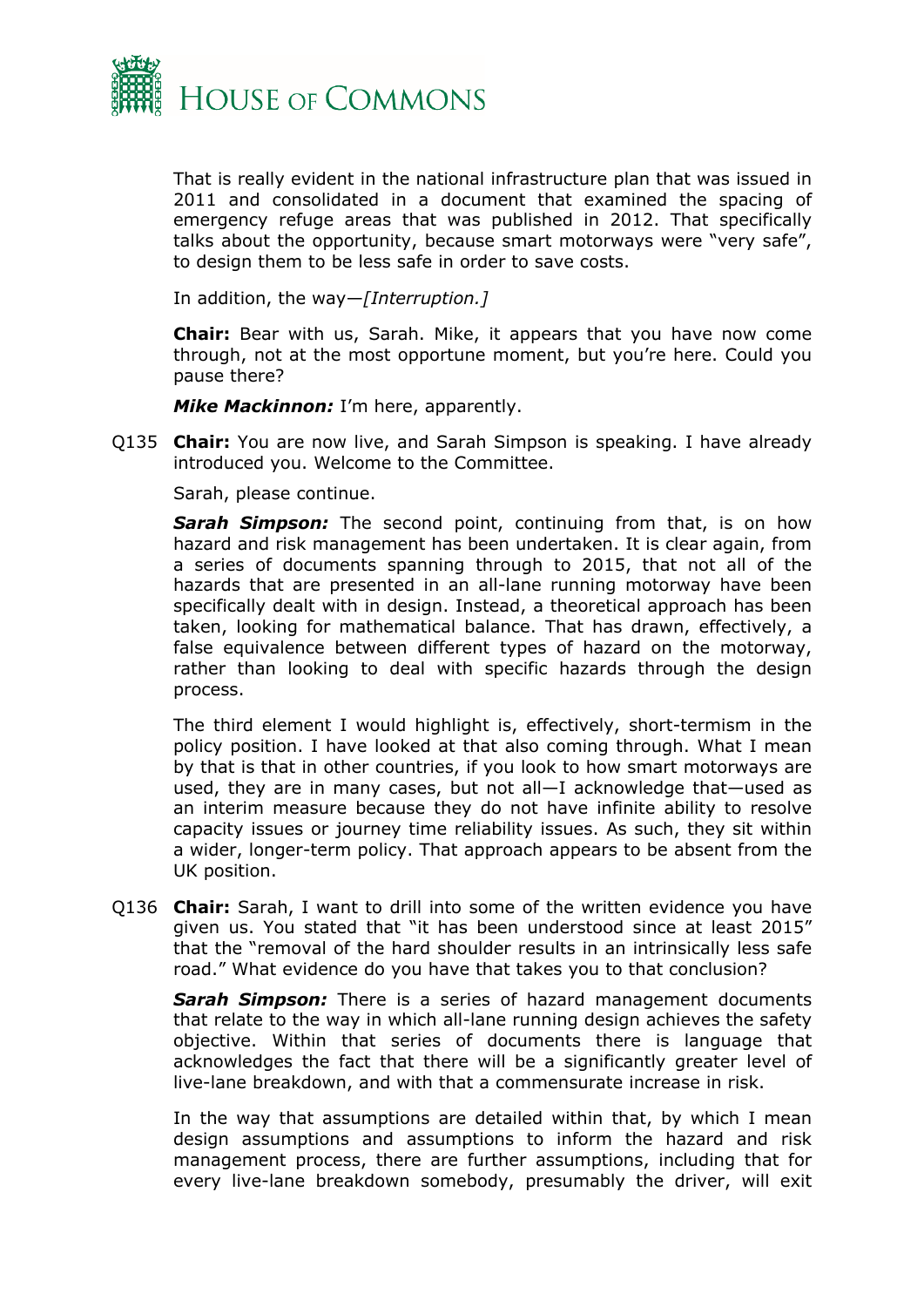

their vehicle to take a look. Although they acknowledge that live-lane breakdowns result in a significantly catastrophic potential outcome, which is shown in the way that the hazard is dealt with through that process, that specific hazard has not been resolved in design terms.

Q137 **Chair:** That sounds like a series of assumptions rather than any hard evidence with statistics.

*Sarah Simpson:* It is. It starts as a series of assumptions, but one would observe that in hazard management those assumptions are underpinned by evidence and examining the facts. In this particular case, they looked at all-purpose trunk roads, which are similar to but not the same as a motorway environment, not least because a motorway is a special road legally. There, you are looking at an increase in live-lane breakdowns, compared with the motorway, in the order of 9%.

The way that hazard management has dealt with that is by saying that safety must be constrained to that level in order to achieve the safety objective. The assumptions are borne out in the data. The latest data, and certainly that within last year's stocktake, says that within the livelane breakdown risk you have 16 per mile per year on a conventional motorway, as opposed to 62 per mile per year on a motorway without a permanent hard shoulder.

If memory serves me correctly, it is further borne out in figure 25 of the 2020 stocktake, which clearly shows that when comparing motorways with an all-lane running scheme, where that has been implemented, the rates of killed or seriously injured casualties have increased against the predecessor conventional motorway. That is an increase not just against the actual observed data in the predecessor road but also against the counterfactual. There is data that supports that view.

Q138 **Chair:** Thank you very much for the opener. Professor Metz, I will come to you and then I will come to Mr Mackinnon. Do you have views on the key decisions that shaped the roll-out and design of smart motorways? Sarah has obviously gone into a lot of depth. Do you agree with that, or do you have a different view?

*Professor Metz:* I will not comment on safety aspects, which are not my area of expertise. Increasing road capacity is an expensive business. Shifting earth and pouring rolling concrete tarmac is costly, and therefore the economics of any increase in capacity will depend very much on the costs incurred. In the case of smart motorways, taking advantage of the hard shoulder was a way of minimising the costs, in particular the cost of rebuilding bridges over motorways. Had you expanded, say, from three lanes to four lanes, with a hard shoulder, there would have been extensive reconstruction.

I am not surprised that the economics of the smart motorway scheme seemed, on the face of it, to be much more attractive than other ways of increasing the capacity of the strategic road network. A point I wish to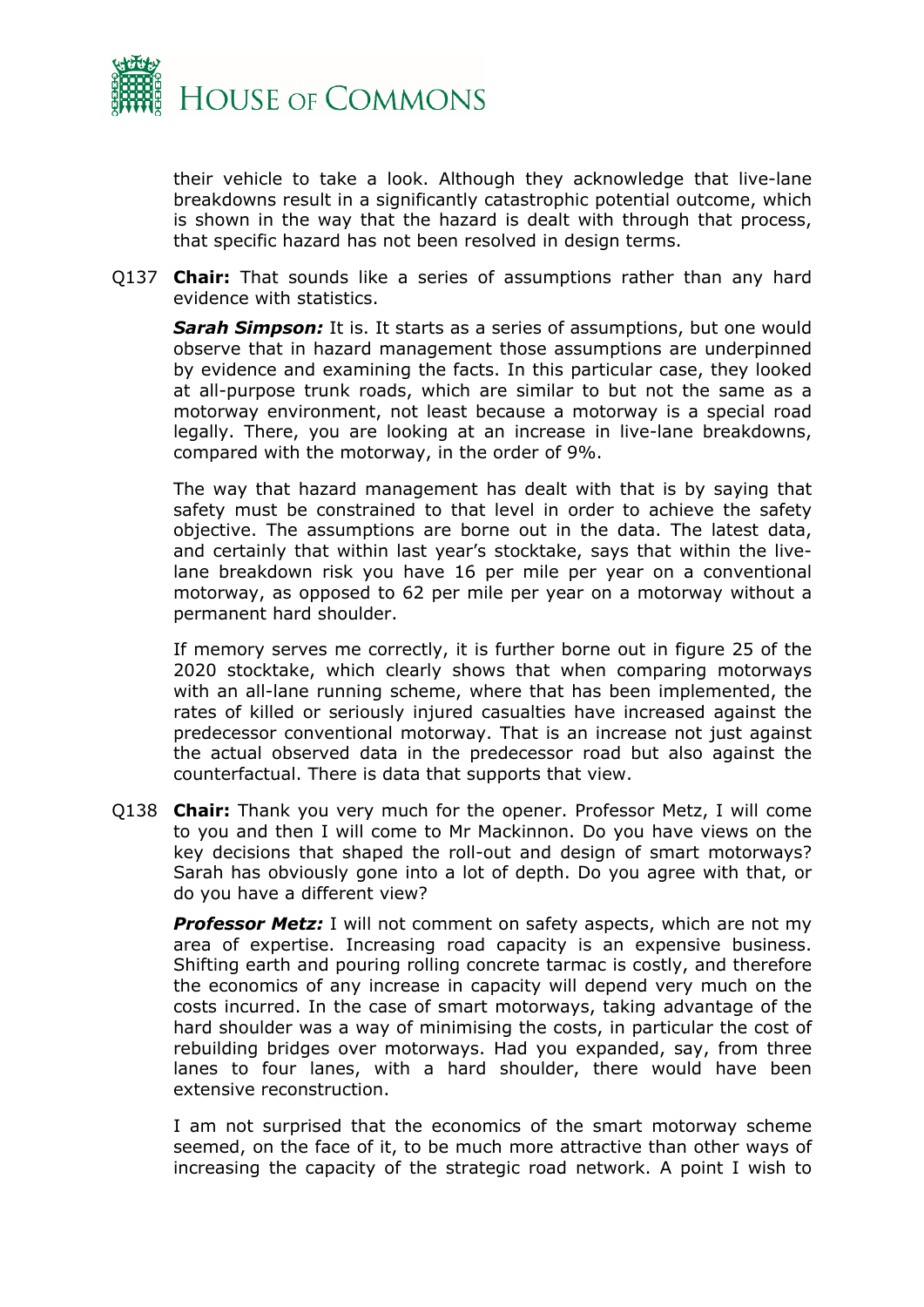

develop is that the economic analysis has been misleading because the outcomes, in terms of traffic volumes and speeds, have not borne out the forecasts.

Q139 **Chair:** We are going to go into the economic case in some depth as well, so we will pause that there. Mike Mackinnon, a very good morning to you. Sorry about the technology issues that you faced and thank you for getting here with our superb broadcasting team.

I will ask you the same question that I put to the other two witnesses. What is your view on the key decisions that shaped the roll-out of smart motorways? Obviously, you worked for many years at the Department for Transport previously, so you will have a good insight into the culture.

*Mike Mackinnon:* To be honest, mine is really a personal view. I was involved with, and I did the trial of, controlled motorways, which were the start of smart motorways. I have a number of issues.

One is about the claims that are made for the benefits of smart motorways, because they have already been used. The biggest benefit of any technology that was put on motorways was MIDAS—the automatic incident detection system that was put in during the 1980s. In fact, it might even be questioned that smart motorways are actually deteriorating some of the benefits, because under normal accident situations, which the systems were originally designed for, it was all about lane control and management. Strangely, with a mixture of the advisory and instructive signs we had then, the control might be seen to be better than it actually is with mandatory signals for all situations, because of the reaction of drivers. For instance, a 20 mph mandatory signal on a motorway when they see no reason for it at all, and it is not associated with traffic capacity, is a problem.

I am a practitioner, so I do not have any proven statistics, but I have spent my life on motorways making safety cases for technology systems and trying to stop them being used where it is inappropriate. They look as if they are a cheap fix, but in reality they do not necessarily turn out to be that.

In trying to prepare evidence for this, I started off just looking at the basic case. When we started with a motorway design system back in the 1950s, somebody decided that a motorway was going to be a special road with three lanes and a hard shoulder. I cannot imagine that they would have met those design criteria easily without having very good justification. I find it very difficult that, some years later, people could claim that taking the hard shoulder away is an improvement.

Part of the problem may be that if I did a safety case on this, from a technology point of view, the first problem is that I know, looking at it, that there is a foreseeable risk of a fatality by just moving to that thing, which clearly has been borne out. The first question I would ask is, how are you going to cost it? I know that the Department has costs for a life,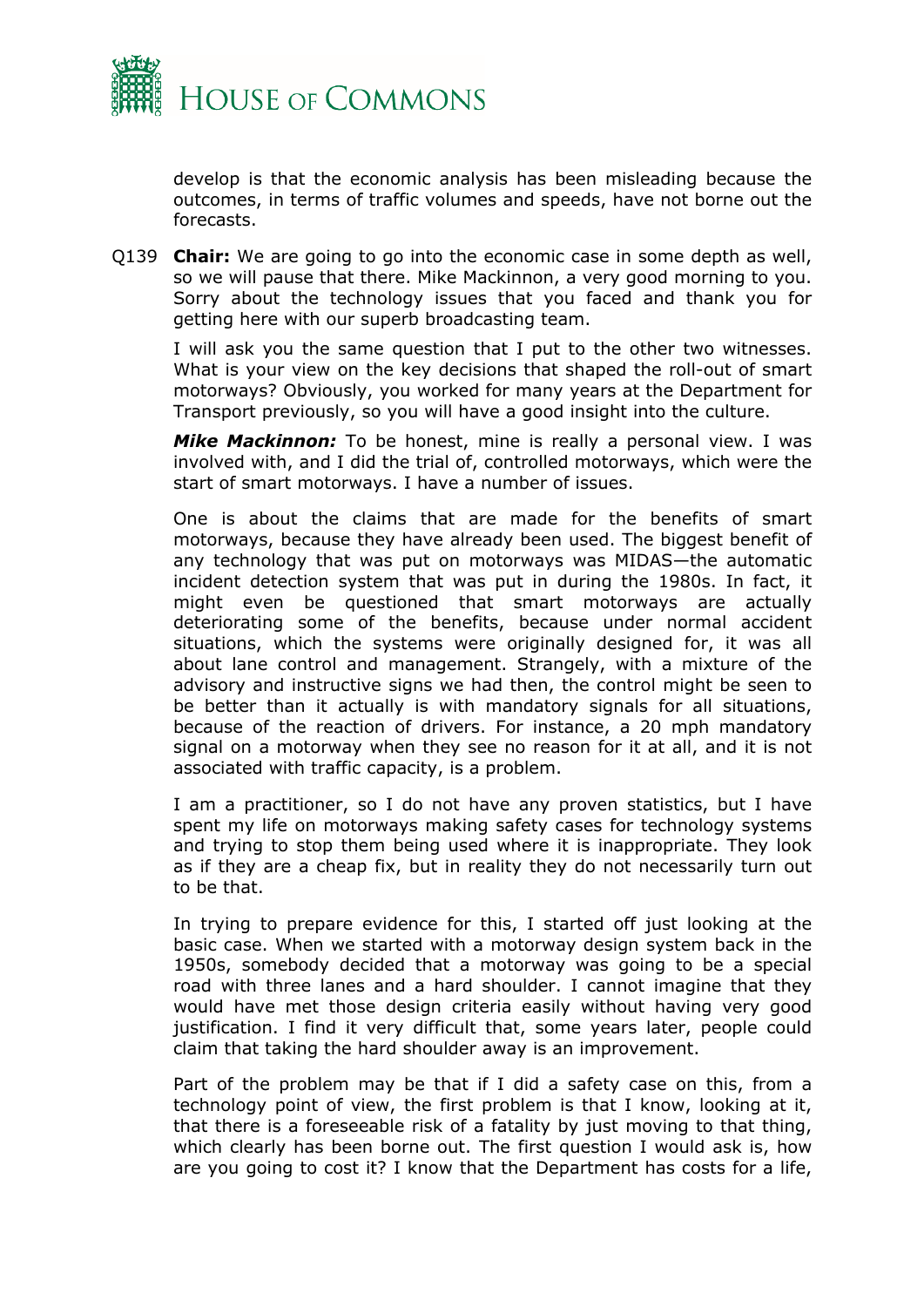

but that is a bit different from making a design decision when you already know that that is going to be an outcome; somebody is going to be killed because of that. You obviously have much better people on the panel to know how you offset that against other economic benefits, but I do not see how you do that.

I query the data. Questions I would ask would include: how many accidents have occurred because there was no hard shoulder, and how many of them were actually fatalities? What is the percentage compared with general accidents? General accidents on a motorway—at least in my understanding—are random. They are due to vehicles breaking down and drivers making mistakes. These accidents are due to a vehicle or a driver in a situation with no safe haven. You have people getting out of cars. How do you get disabled people out of cars? All of those issues should be somewhere in the safety case.

I did some work with the agency on enforcement systems, going forward. I asked whether they had returned to the original Department standards—

Q140 **Chair:** Mr Mackinnon, I am going to interrupt you just so that we can keep to a structure. Let me ask you this. In your experience, has the Office of Rail and Road, which is the highways regulator, been effective, or does it lack the powers to govern safety in this realm?

*Mike Mackinnon:* In my view, this is a safety-critical issue. It is covered by legislation. The authority are the people who have the responsibility.

Q141 **Chair:** Do you think that they have done a good enough job?

*Mike Mackinnon:* No, I don't think so.

**Chair:** I want to bring in—

**Karl McCartney:** Sarah wants to come in on that.

- Q142 **Chair:** Actually, I am going to bring you in, Karl. I think you wanted to come in before Sarah did.
- Q143 **Karl McCartney:** I did. I want to go back to you, Sarah, and ask a few questions pertinent to some of the evidence you have already given.

I do not wish to denigrate the research you have done, but has it all been desk based and looking at the written word, or have you spoken to, or taken any evidence from, those who work as recovery vehicle operatives on the motorway system, be that with a hard shoulder or without?

*Sarah Simpson:* The work has been desk based. It has, effectively, been an extensive literature review, as comprehensive as possible given some of the challenges in obtaining some of the historical reports.

I have, however, been made aware of various testimonies and written submissions by people like roadside recovery operatives who have raised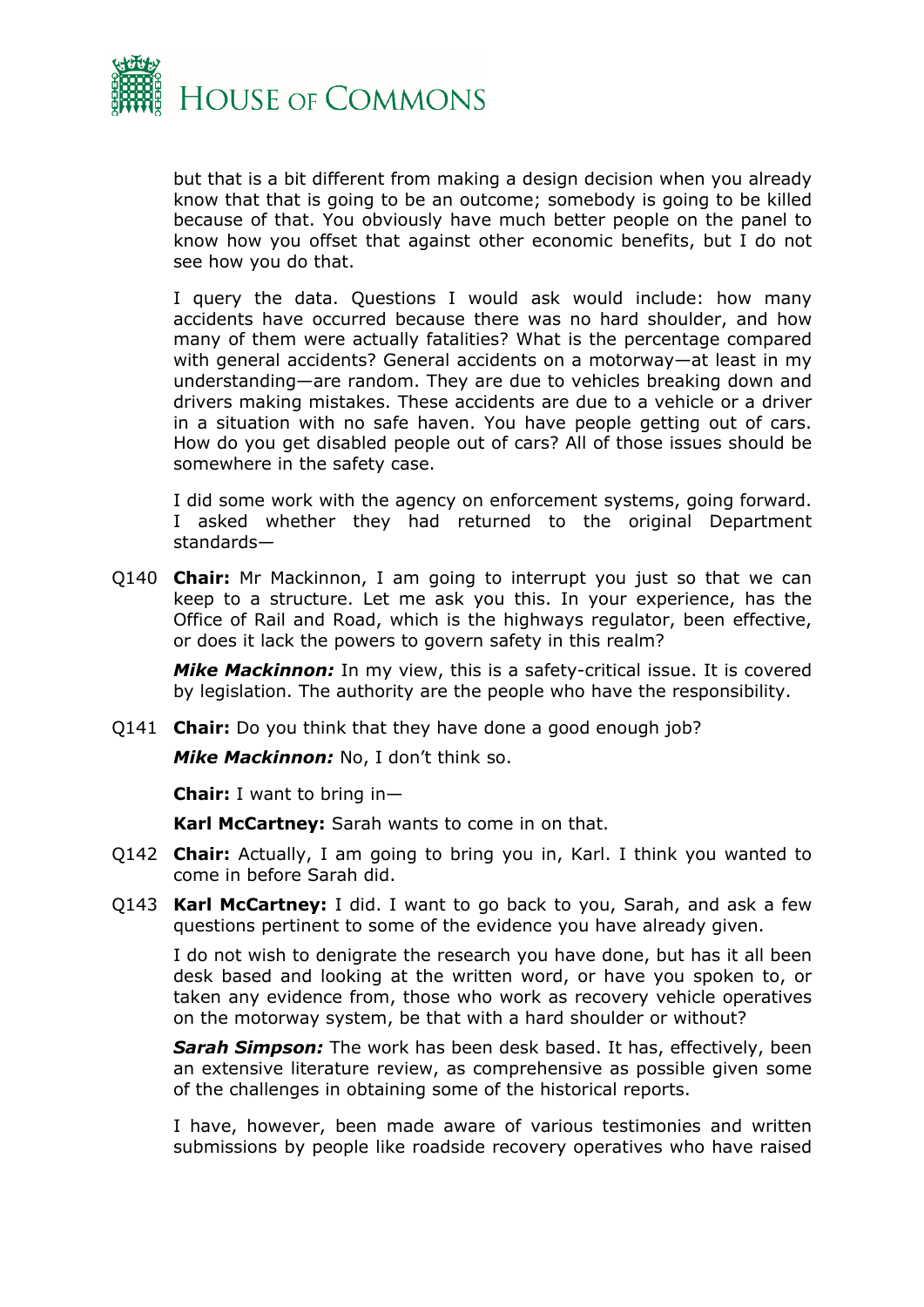

concerns. I am certainly aware of those very well-publicised concerns. The specific report was not a forum to examine that form of evidence.

Q144 **Karl McCartney:** The reason I ask is that we know about the accidents that happen and are recorded, but obviously near misses are not recorded. Those near misses will be people who have broken down or the people who have been sent to recover them. I do not think there is going to be any way of finding that information unless somebody has spoken to lots of operatives to get an indicative figure.

*Sarah Simpson:* I would agree. I touch on the problem of that missing piece of the puzzle. That missing piece extends back to 2002 in the way that the original trial assessment was developed. Although, from my reading, the assessment methodology was very comprehensive, the obvious area that it missed was in collecting near-miss data. It had a certain level of confirmation bias with regard to how the public would respond. I appreciate that this is retroactive, but it seems as though that level of confirmation bias and that missed opportunity has persisted through the development and operation of the smart motorway schemes.

Q145 **Karl McCartney:** I understand that you are aware of some of the information from those who have to work on smart motorways or other motorways. Have you broken down yourself on either a normal motorway with a hard shoulder or on an all-lane running motorway? Do you have personal experience of having to sit there and wait? It's all right if you haven't. I just wondered.

*Sarah Simpson:* I have not broken down, but I have witnessed very alarming near misses, including one just two weeks ago with a heavy goods vehicle very narrowly avoiding a broken-down car in lane one on the M1, which was disturbing. About two miles later there was a further broken-down vehicle, again in lane one.

I drive extensively for work, although not so much in the past 12 months. Obviously, working in transport and highways I have to go and look at roads. Now, as a matter of course, one of my road safety auditors videos using a dashcam. She records her journeys because we are seeing so many live-lane breakdowns and so many pedestrians on live carriageways.

Q146 **Karl McCartney:** In the research that you have done so far on smart motorways—as they are called—are you aware of how many are fully covered by CCTV, and how much coverage is working full time? Do you have those figures? If you do not, does Mike?

*Sarah Simpson:* I would want to ask what the underlying question is. I am aware that some people are asking about CCTV on the presumption that CCTV is used to actively monitor the roads. In the case of all-lane running, that simply is not the case.

To a certain extent, the level of coverage that is possible is a little bit redundant in that respect because it is not actively used for monitoring.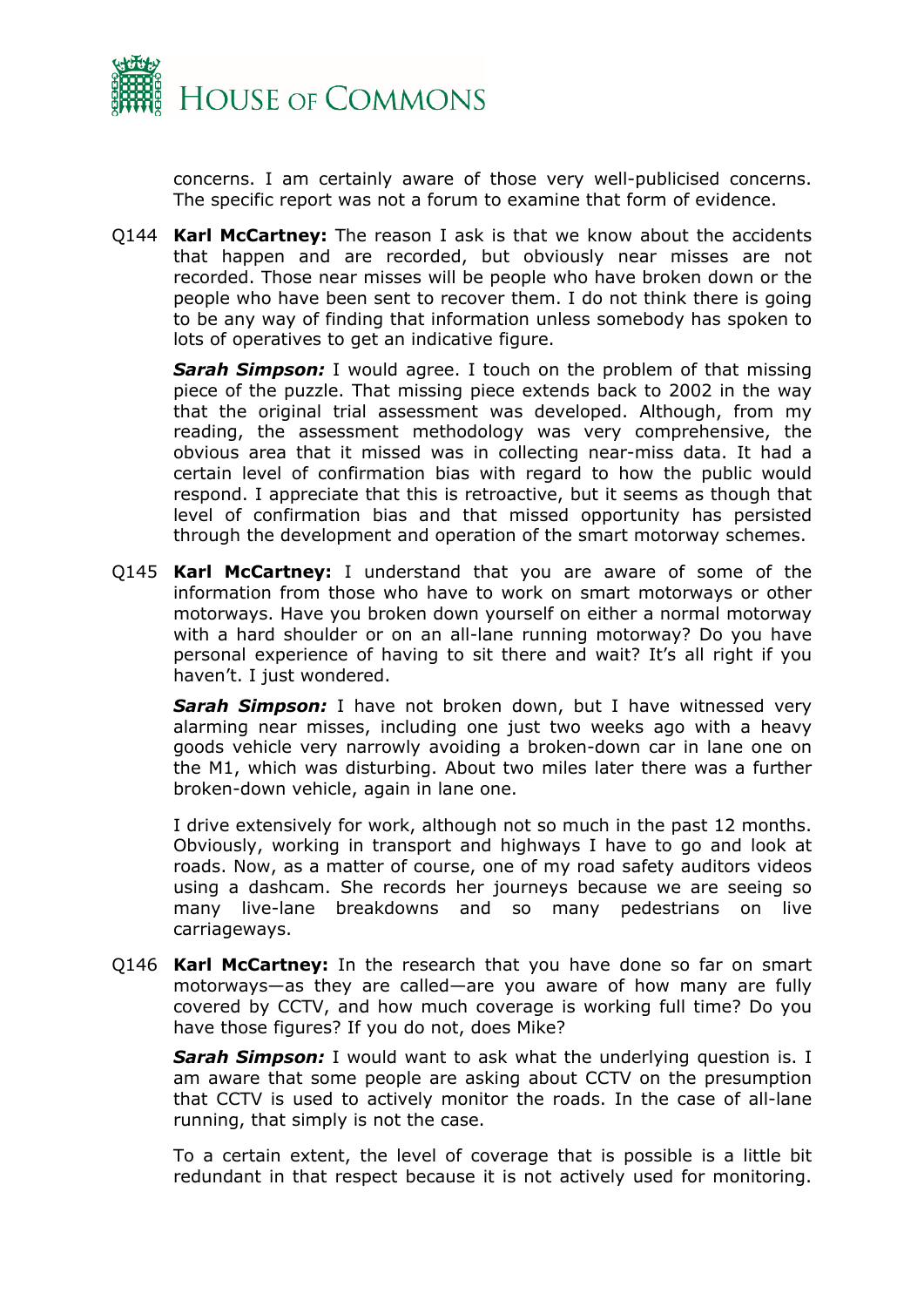

Forgive me if I have misunderstood your underlying question, but I just make that observation.

Q147 **Karl McCartney:** Thank you, Sarah. Mike, you have your hand up.

*Mike Mackinnon:* CCTV on the motorways was to a Department standard. It was just for general monitoring. First of all, it cannot see all of the motorway. It is like shining a torch down. There is a dead patch, whatever you do, underneath wherever your camera is. The number of displays you would have in a control room for a county set of motorways, if they all had full CCTV standards, would probably be 200 or 300 pictures. It is not feasible for humans to monitor the CCTV cameras that they have 24 hours a day, but of course this issue is 24 hours a day in any weather conditions.

**Karl McCartney:** Thank you for that, Mike.

Q148 **Chair:** Witnesses, that first section was supposed to take 10 minutes, and we have doubled that. Can I ask you to give us very succinct answers, evidence-based and with your opinions, but without the bits around? Then we will crack through this and get your excellent evidence.

I want to put a few questions to Professor Metz, and perhaps you could give me brief answers. First, do you agree with the Government's view that if you did not have smart motorways you would end up with more traffic on the A roads, and therefore more deaths because they are more likely to occur on A roads?

*Professor Metz:* I think that is a difficult conclusion to reach. We have a mature road network in this country. We have areas of very high population density and high car ownership, so there is always more potential demand for road use than can be met. We recognise that by limiting our ambitions to build new roads. You can regard the smart motorway investments as a marginal increment in a situation where we accept the finite nature of the road network.

Within the network as a whole there are patterns of travel that are established and new patterns that emerge. One important innovation is satnav devices, which give people new routes that they will not have known about, including shortest time routes. There is some evidence that we are getting diversion of local traffic on to motorways when new capacity is added because it offers a shorter route; a dogleg route rather than a direct route. It is a shorter time but, on the other hand, there is more fuel consumption. The time savings are offset by increased vehicle operating costs.

I do not think that one can generalise about the overall impact of any particular increase in capacity such as the smart motorway system, nor do I think that the models available allow us to draw those conclusions. The situation is quite complex. The models are quite opaque and, in my view, they cannot be relied on. I do not really think that simplistic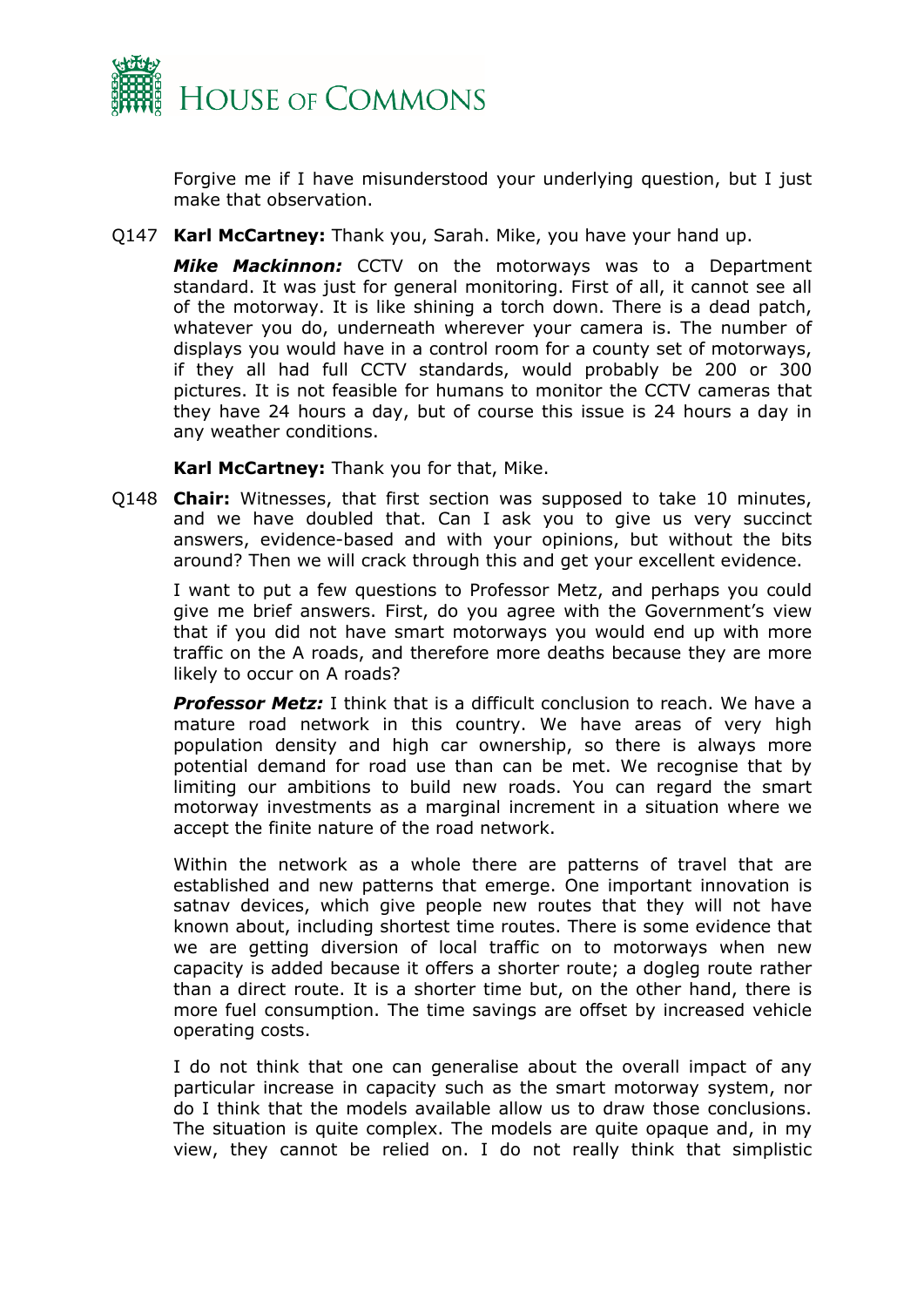

conclusions about, "What if we did this or did not do that? What would the impact be elsewhere?" are feasible.

Q149 **Chair:** You will have seen the predicted numbers of traffic volumes by 2050. They range from an increase of 35% to 60%. Do you believe that smart motorways are the only feasible and affordable way to respond to that increase?

**Professor Metz:** I do not believe those projections made by the Department for Transport and based on its national transport model, because I do not think they recognise the constraints.

There are two key constraints about how far you can travel. One is time and the other is speed. Average travel time has not changed for the last 50 years. It is about an hour a day. Time is always a limiting factor in travel behaviour. Speeds cannot really increase. We cannot travel faster on our road network safely, and we cannot increase capacity sufficiently to significantly reduce congestion. My conclusion is that the total amount of road travel is largely driven by population growth, which, people are now concluding, will be reducing for a variety of reasons. I think those national transport model projections out to 2050 and beyond of traffic volumes are misconceived.

We will live with the road network we have, and we will accommodate the volume of traffic we can manage. We will make other provisions such as rail investment where that is not sufficient. We have the potential to manage the operations of the road network for reinvestment in digital technologies, as opposed to costly civil engineering technologies.

**Chair:** Thank you. I will pause it there. It is time that we moved on to another section. We are going to look at the economic and business case for smart motorways, and whether the economic benefits are worth perceived or actual risk to safety.

Q150 **Mr Bradshaw:** You all basically seem to be saying that this is a way of delivering extra motorway capacity or new motorways on the cheap and, in the process, jeopardising safety. I suppose, if there was a strong economic argument, you could make a public policy case for this type of motorway.

Professor Metz, you touched on some of the research you have done on the economic case. The Government claim a return of  $E3$  for every  $E1$ invested. Can you go into a bit more detail about why you think those claims by the Government are flawed?

*Professor Metz:* I have looked in detail at a particular smart motorway scheme between junctions 23 and 27 on the M25, which opened in 2014. Highways England, to its credit, carried out detailed traffic monitoring before the scheme opened and for the three years after, and published the data. We found that traffic flowed faster one year after opening, but by year two that increase in speed was lost and it was confirmed in year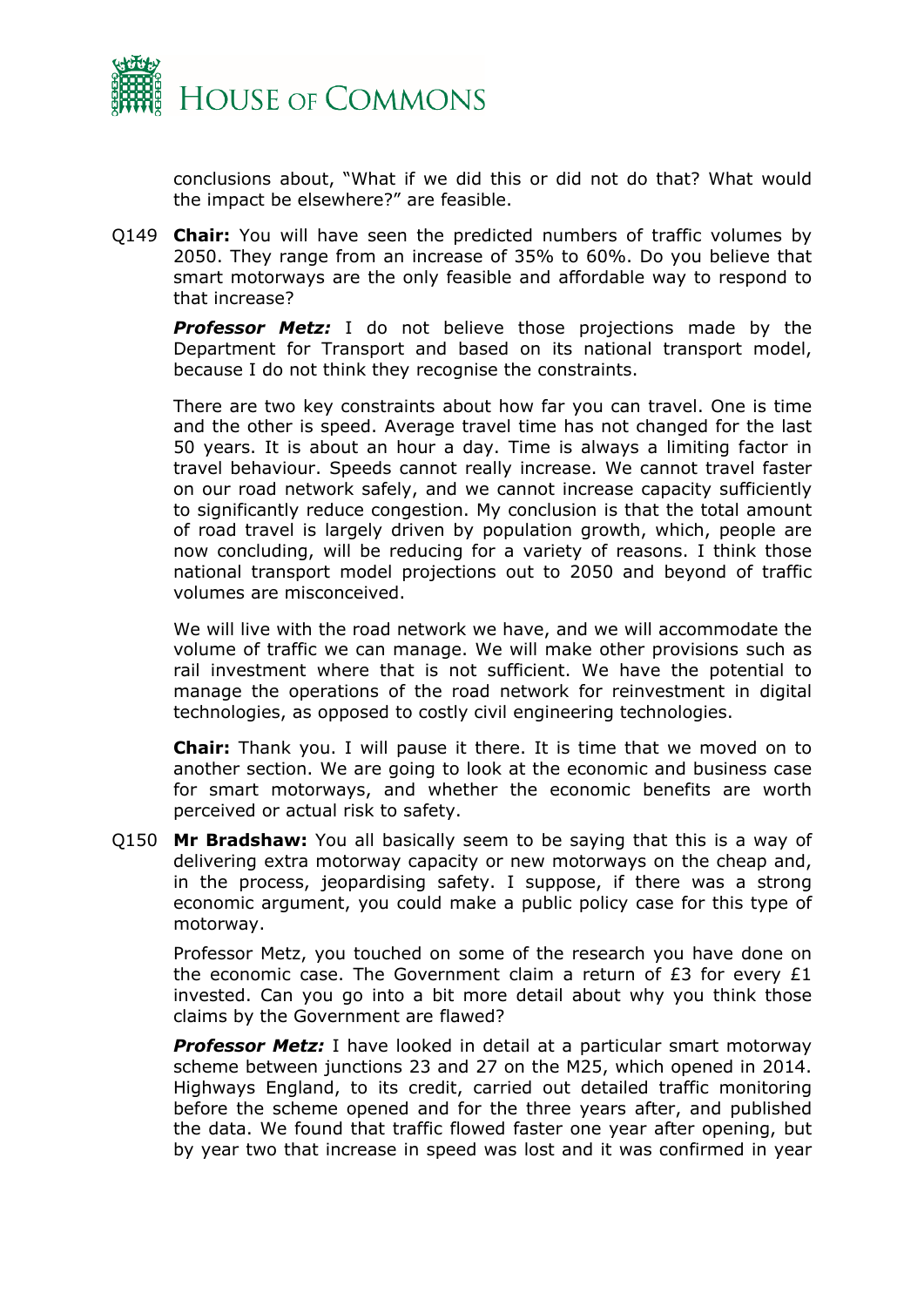

three. The reason was a substantial increase in the volume of traffic, a 16% increase in volume from before opening.

At that point, Highways England claimed credit for moving more people and more goods without any loss of travel time or reliability. When I saw that, I realised that that could not have been the economic case to justify the investment. The economic case for any transport investment is always dominated by the saving of travel time, which the Department goes to great effort to justify.

I made a freedom of information request to see the reports of the modelling work so that I could compare the outturn with the modelling forecast. What I found was that the model substantially under-projected the volume of traffic and over-projected the speeding up of traffic, which then fed into the economic case that generated a benefit-cost ratio of 2:9 at the point when the investment decision was made. The benefit-cost ratio means it was high value for money, but we did not see those time savings in the outturn, so the benefit-cost ratio outturn is much lower than was claimed. This is a problem both of the modelling, where there is some optimism bias built into these very opaque and complex models to generate the kind of outcome people expect, and the monitoring. We are just counting traffic. We are not distinguishing different classes, or even freight vehicles from cars. That does not tell you what benefits you are getting for different classes of road users.

The economic case for a scheme is always dominated by the benefits for business users, both people travelling in cars on employers' business and freight, whereas the economic benefits for local users such as commuters and others are much less. Most likely what has happened with the M25 scheme is that there has been a big growth, much more than expected, in local users and people commuting to and from work; it is the same trip, basically, but diverting to the motorway to save a few minutes at the cost of increased fuel consumption.

That is one case study, which I did because the data was available. I think it is quite likely to be a general situation because the strategic road network is under greatest stress near areas of population density, where you have a mixture of local users and long-distance users. Remote from those areas, the traffic mostly flows through them, but near population centres you have local users and we have no means of controlling that. If we had a toll road system, we could set the tolls to manage that. The one example we have is the M6 toll road in the west midlands, where the volume of traffic is about half that on the M6 itself because local users will not pay the toll, naturally. That is a special case.

I think the general problem, or my concern, with the smart motorway investment programme is that we are attracting local users on to the additional capacity, pre-empting capacity intended for long distance business users. We are misleading ourselves about the outcome because when we monitor we are not distinguishing the different classes of users.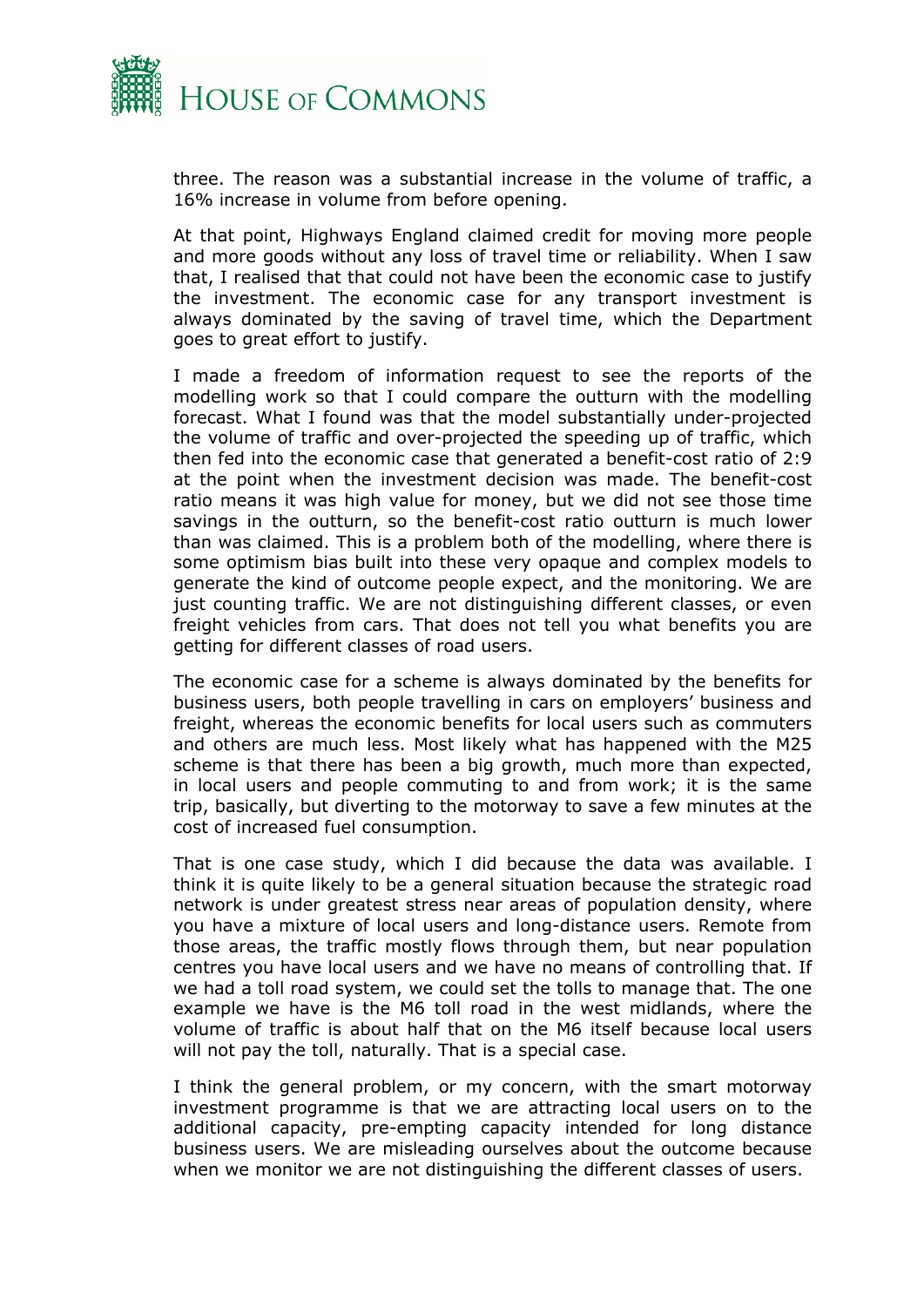

Q151 **Mr Bradshaw:** Can you put a figure on it yourself? You say you do not think the Government's 3:1 cost benefit is right. Is there any cost benefit or is there a negative cost benefit from your analysis?

*Professor Metz:* I have only had access to the reports of the modelling and not to the models themselves. In any event, I would not be competent to operate them.

There is a risk that the benefit-cost ratio is negative because the longer trips made by local users will generate more externalities, in particular carbon. That is a negative in cost-benefit analysis. The worst economic case, which I think is quite likely, is that we increase capacity through smart motorways, we attract more local traffic doing longer trips, we emit more carbon and we end up with, potentially, a negative benefit-cost ratio. I think that the economics of the smart motorway scheme need to be carefully reconsidered in the light of the available monitoring data.

Q152 **Mr Bradshaw:** Thank you. You have given a very comprehensive reply. Does that not slightly play into the Government's hands? They are arguing that if you take any traffic off local roads on to smart motorways it is safer, because trunk roads are less safe than smart motorways.

*Professor Metz:* The presumption in that question is that there is a fixed amount of traffic and that, if it is shifted to a safer road, it will be safer. But there is not a fixed amount of traffic. If we take traffic off local roads through a diversion, there are plenty of suppressed trips, so to speak, which will come in and take up the space. I would not expect there to be a net saving or a net benefit in terms of accident reduction through diversion.

Q153 **Mr Bradshaw:** Sarah, do you have anything to add that you do not think the Professor covered on the economics of this?

*Sarah Simpson:* I would purely extend Professor Metz's point by observing that exactly the same tendencies have been identified in data from the Netherlands and from the Wellington smart motorway scheme, whereby any benefits are particularly short term and journey time savings are removed by year two or year three.

**Mr Bradshaw:** We are coming on to international comparisons a bit later, so you will have a chance to expand that. Thank you.

**Chair:** We are now going to look at the removal of the hard shoulder and the risks of a live-lane breakdown to get your evidence on that section.

Q154 **Greg Smith:** Good morning, witnesses. As the Chair just said, I want to focus on the risk analysis of the removal of the hard shoulder and what that means across the whole of the road network of the likelihood of a serious accident crash, potentially leading to a fatality.

To start that, we have had evidence as a Committee that 50,000 live-lane breakdowns occur across the whole strategic road network a year. That was the number for 2019. Why is there all this focus on smart motorways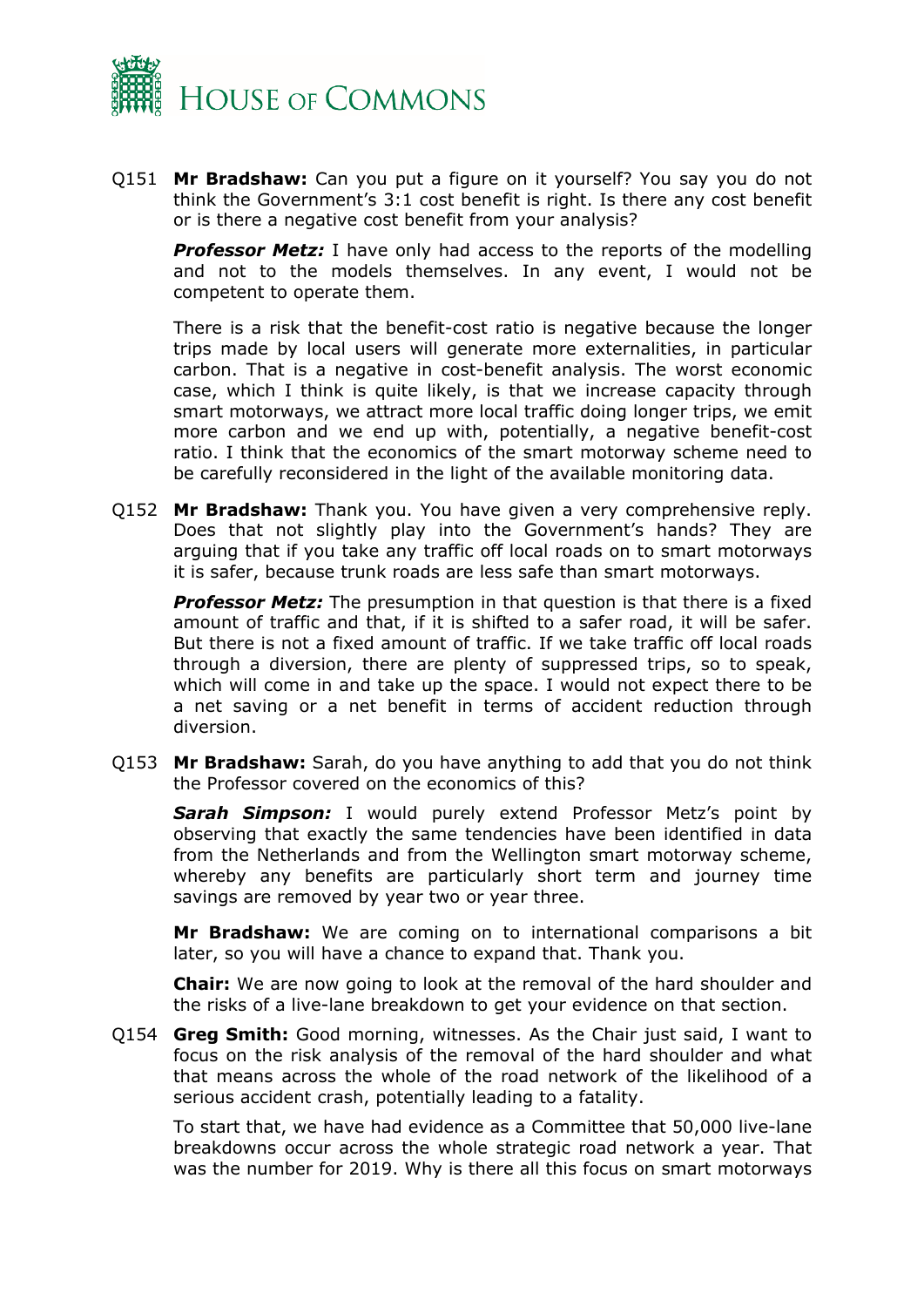

when we are actually seeing the same problems and the same risks on A roads, some of which are three-lane running, when a car breaks down? Sarah, could you open on that?

**Chair:** Are you hearing Greg okay? You all look very strained.

*Sarah Simpson:* No. He is very quiet.

**Chair:** Broadcasting team, I don't understand that. Greg is coming across loud and clear here.

**Greg Smith:** Is this microphone not working?

**Mr Bradshaw:** That's better. It is often a problem with people in the room. We cannot hear them as well as people who are on Zoom. It is better now.

Q155 **Greg Smith:** I'll start again. I want to focus on the risk analysis across the whole strategic road network. My first question, the opening gambit, is that in 2019 there were 50,000 live-lane breakdowns across the whole strategic network, pulling in conventional motorways and A roads, some of which are three lanes, as well as smart motorways. Why are we ploughing all this attention on to smart motorways when, in reality, cars are breaking down in live lanes on other roads all the time? Shouldn't we have a broader focus on how we tackle the other roads as well? Why is there all this attention on smart motorways?

*Sarah Simpson:* I am sorry you had to repeat yourself. It has come through now, thank you.

It is worth very quickly reflecting on the data, because that is salient. On conventional motorways, which we have 1,500 miles of, give or take, we had in the order of 25,500 live-lane breakdowns on that network in 2019. On motorways without a permanent hard shoulder—all-lane running, all dynamic hard shoulder running—we had just shy of 13,000 live-lane breakdowns on a network of 200 miles. As I mentioned earlier, and I appreciate that this is quite a blunt way of looking at it, if you break that down into the number of live-lane breakdowns per mile per year, you have 16 on a conventional motorway and 62 per mile per year on all-lane running or dynamic hard shoulder running.

To speak to your question, the reason why, in my view, given all the evidence, we are particularly concerned with that is that the all-lane running, like the dynamic hard shoulder running, has imposed a new hazard on that form of motorway, which is the absence of the place of relative safety—the hard shoulder. The substantial difference between alllane running and dynamic hard shoulder is that the dynamic hard shoulder schemes were deliberately and comprehensively reviewed in terms of the technology and the operational means by which the hard shoulder is opened and closed. There was a certain degree of fail-safe baked into that design. That is absent from the all-lane running scheme.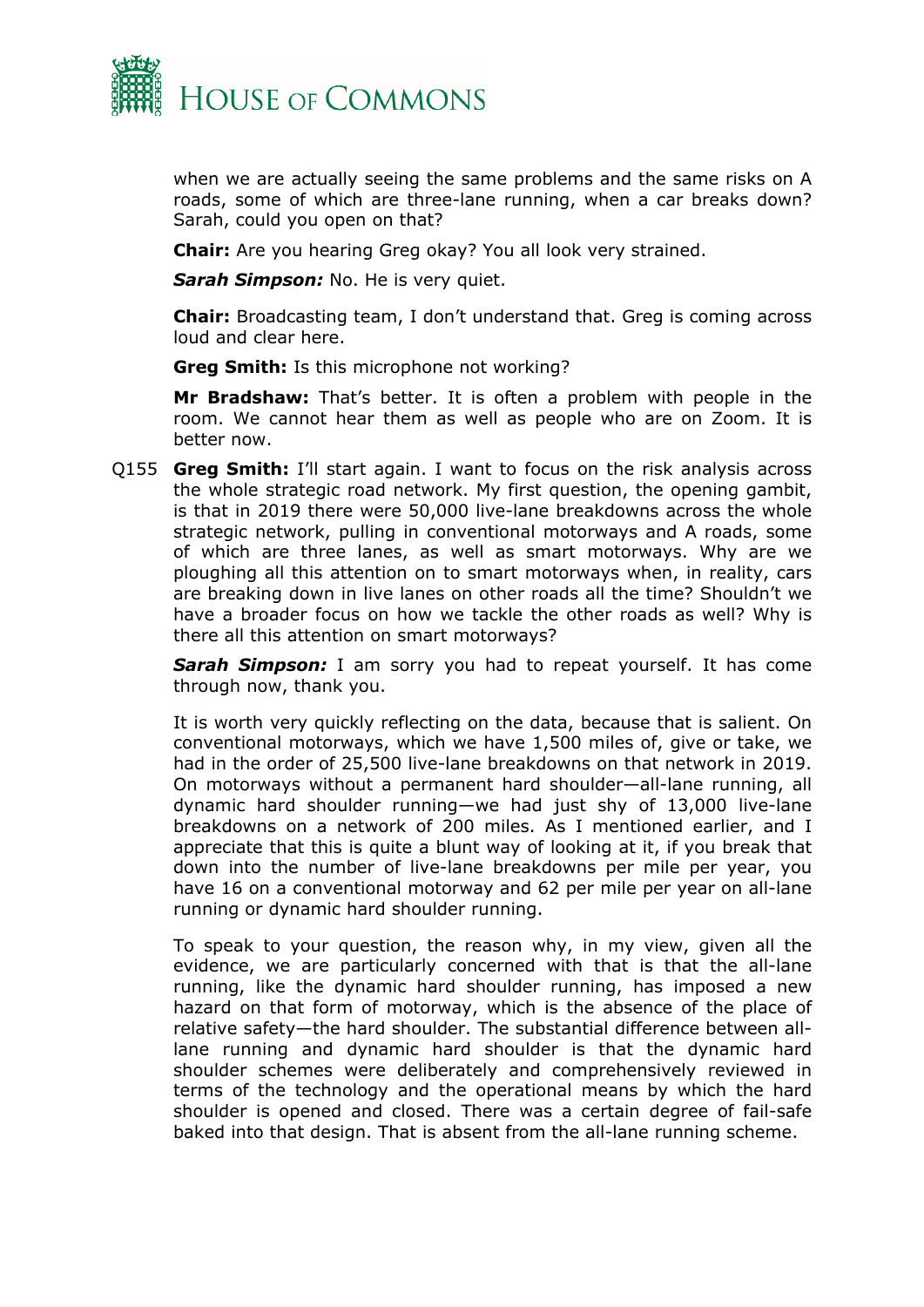

What we have is a substantially higher number of drivers stranded in a live lane. I am sure that Mr Mackinnon can shed some further light on this, but given the research and the data in the research that I have reviewed, we have a MIDAS that does not work in the way that was envisaged when that hazard management was undertaken in 2012, 2013 or 2015. We have stopped-vehicle detection that only detects, according to the 2016 research, in the order of two thirds of all stopped vehicles.

The hazard management, and the only mitigation for these live-lane breakdowns, which again, to remind you, assumes that for every one of those breakdowns people exit their vehicle, is to rely on unreliable technology and the braking lights of vehicles following the broken-down vehicle. That is the sum total of the mitigation.

When you look at the way that the hazard management is dealt with, it is very clear that those mitigation measures do not fully resolve in design or operational terms the hazard and risk to drivers. As a result, the realworld implication is that drivers are stranded in a live lane. They are effectively left on their own to navigate that situation. Thankfully, most of us do not make a habit of breaking down, so just the fact that they are broken down is a novel experience for most drivers. The responsibility to recover the vehicle and remove it is imposed on those drivers as well. In that respect, the UK situation differs from overseas, and also differs from our own approach in other environments where the facility of safe refuge is not provided. I am thinking of roadworks in this instance, where you will be familiar with the yellow signs offering free roadside recovery.

Operationally, drivers are not enabled to actually deal with that. The Go Left campaign, while clearly effective and having a good amount of recall, does not speak to that issue either. There is a material difference between a live-lane breakdown, a significantly lower level of risk by virtue of the significant difference in incidence of live-lane breakdown on a conventional motorway, and people having at least the option to physically get off the live lane. That is materially different from acknowledging the fact that that would be the case and acknowledging the fact that people are more likely to die or be seriously injured in that situation, and then failing to resolve that in design terms, operational terms, enforcement terms or driver awareness terms. I think it is that combination which is particularly lethal and particularly of concern to the public, campaigners and various other groups.

Q156 **Greg Smith:** Thank you. That was a fascinating answer. Can I dig in on a couple of points from that? As we are taking these assessments now in 2021 terms, at a time when the technology in the cars we currently buy is changing massively—my car goes bananas if I get within about five car lengths of another car on the motorway; all the sensors show warnings, and more and more cars have anti-collision detection technology in them—equally we are about to see a total change in the breakdown of the sort of vehicles that are actually on our roads. It is possible that we are assessing the safety of roads in 2021 when actually, in a few years,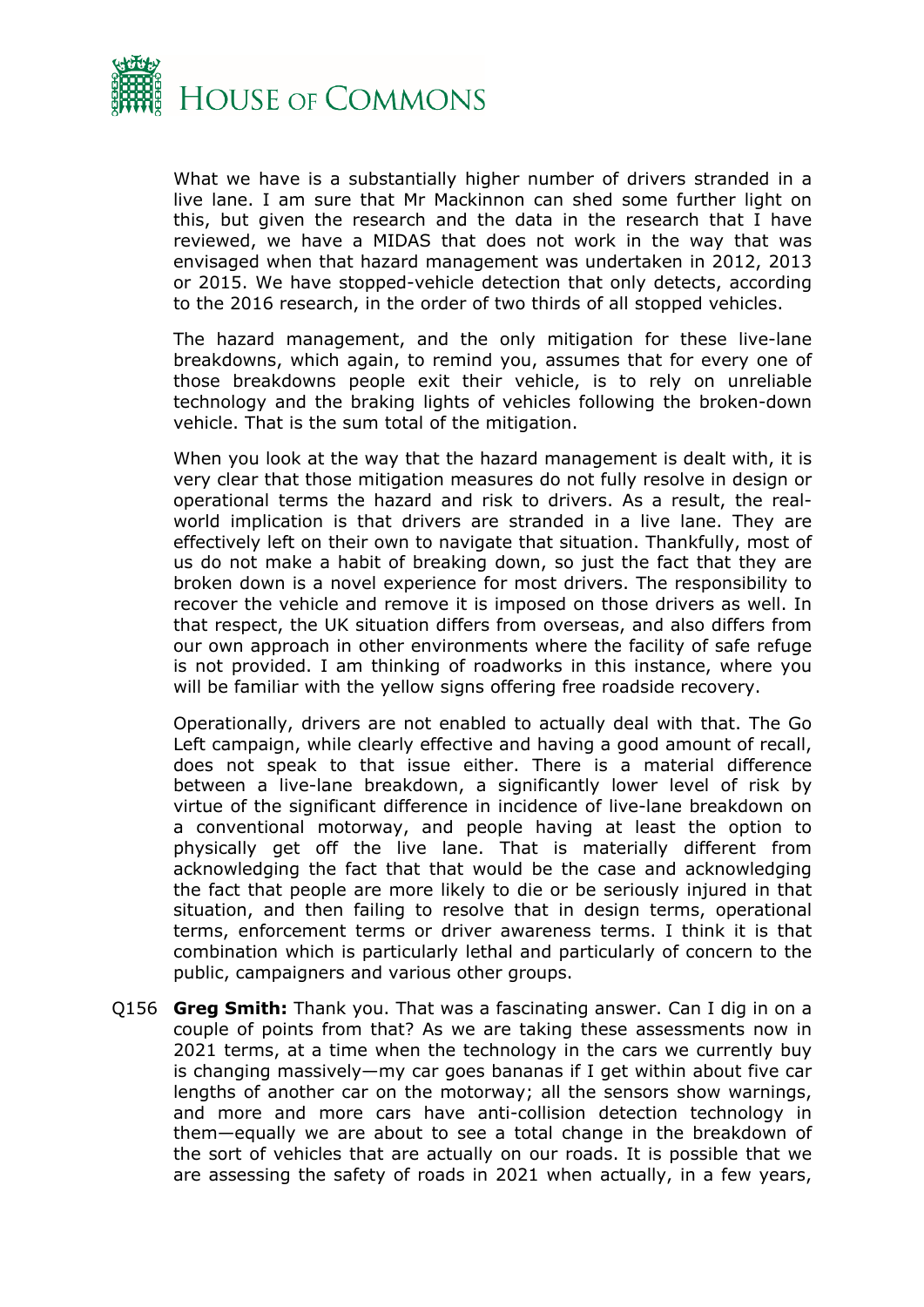

the profile of live-lane breakdowns could be very different.

More and more electric vehicles are going on to the roads. You can imagine that there are going to be more breakdowns as people run out of electricity, particularly as batteries degrade and the range is not as good as it was when the car was new. Is the assessment of the number of livelane breakdowns that we have actually robust enough to take into account the changing technologies of what is on our roads?

*Sarah Simpson:* I am quite concerned about the forecast, and how that forecast change in fleet is being dealt with. Even prior to the change—I appreciate what you are saying about its being a total change, but it will be a slow change to an electric vehicle fleet—there is a more pressing concern. This may or may not be the forum to get into it. I am not seeing any response to it in terms of what the use of observed data will look like going forward. It is the use of autonomous cars. I am particularly thinking of cars with ALKS technology, or vehicles, I should more correctly say. Vehicles with ALKS technology are due to be properly let loose on to motorways later this year.

I think there are substantial concerns that have certainly been presented by other more informed people. I am very aware of the concerns, particularly in the roadside recovery organisations, about what that means in practical terms. The real-world outcome is that ALKS-enabled vehicles only have one response to live-lane breakdowns, and that is to brake. It is not to swerve or do any other kind of thing that a human driver would do; it is only to brake. Depending on whether a driver has responded within the 14 or so seconds that they have, given the initial warning and then the transition warning, there is huge potential over the next few years, and certainly before the completion of the stocktake measures in September next year, for the situation to get considerably worse before technology is implemented to give it any hope of improving.

Q157 **Greg Smith:** Thank you very much. Mike, do you have any thoughts on the robustness of the analysis and the changing pattern of what is actually on our roads?

*Mike Mackinnon:* I have done some work. I don't have any detail apart from a personal view. I have a couple of points on your first point about roads that already have no hard shoulder. I have not seen anywhere that somebody has recognised that we drive differently on all-purpose roads. We have an expectation of things that we do not have on a motorway.

Generally, on a motorway, the average speed is higher. There are quite a lot of differences that would need looking at carefully before you try to compare them. In fact, I wrote a paper for the Transport Committee in 2011 about levelling out the congestion on all-purpose roads. Part of the idea there was that you add lanes to all-purpose roads to get some of the benefits that a hard shoulder provides. There has been no mention in anything I have seen about how long it takes emergency services now to get to an incident when there is an accident on all-lane running.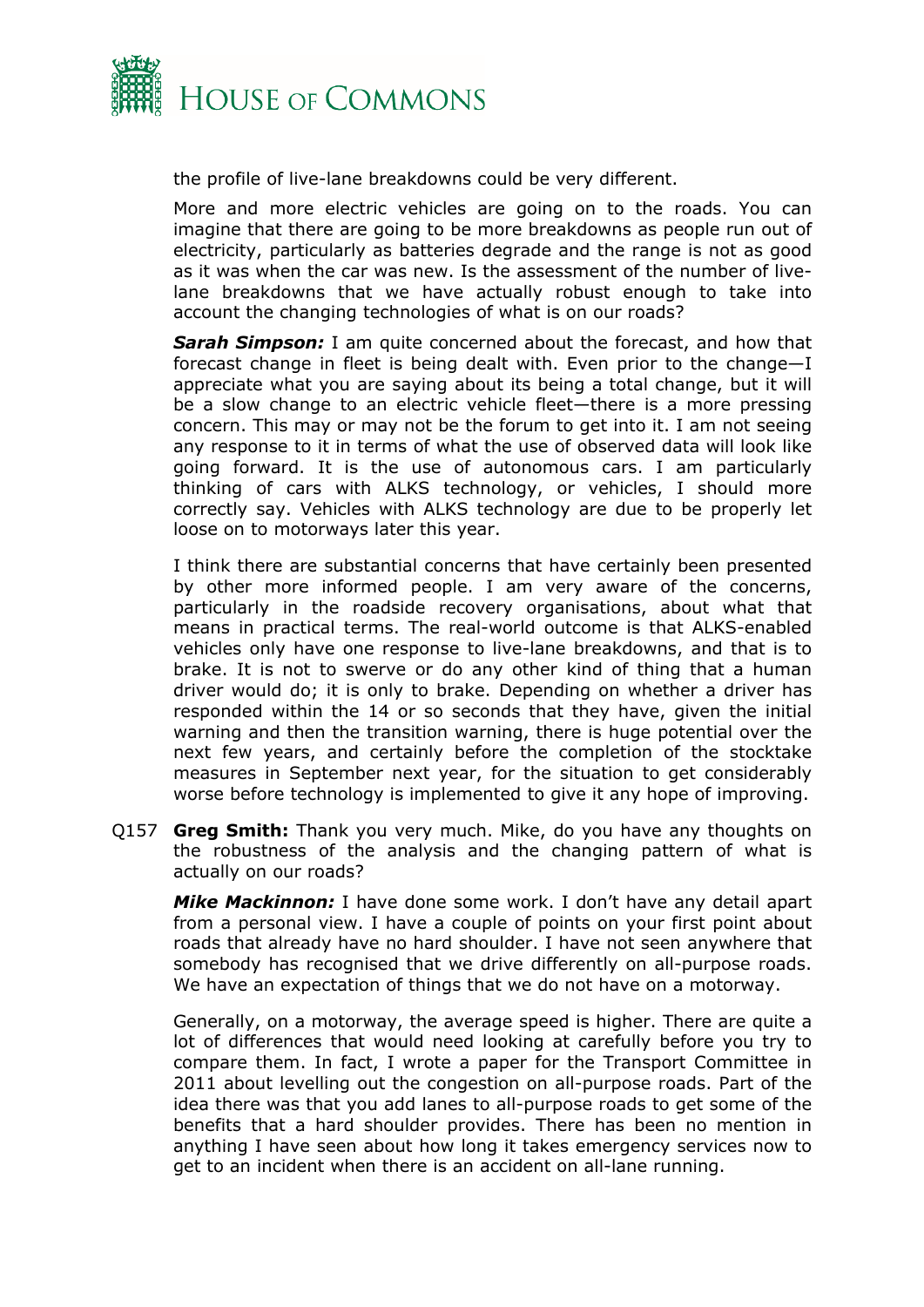

On Sarah's point, on the M42, which is part-time running, again the issue will be when these incidents happen because the fourth lane is used. Generally, the average speed is slower because you are getting towards congested traffic. The problem with all-lane running is that you can have an incident where there is low traffic and higher speeds.

Q158 **Greg Smith:** David, we are quite tight on time. Do you have anything quickly to add to that question before I come on to my last point in this section?

*Professor Metz:* The question of vehicle automation is obviously quite important. What is intended in the near term is quite low-speed automation under quite congested conditions. In the longer run, as one goes to more general vehicle automation, there must surely be an expectation of a major improvement in overall safety. That will have to be reconciled with the nature of the road infrastructure. We have barely begun to think about that.

Q159 **Greg Smith:** My last question for all three of you is this. In the evidence we have taken as part of this inquiry, the Chartered Institution of Highways and Transportation told us that "crashes are caused by human behaviour, not the presence of a safety feature."

What are your thoughts on whether they are right, and how far can we actually go to build any sort of road? We have to accept that humans make mistakes. It is ultimately down to what all of us as individuals do behind the wheel of our car, and the safety features on that car. Inherent in that, is it ethical for us to say on the one hand that certain safety risks have to be taken as read, so long as overall safety and a number on a spreadsheet says that the overall position is just fine? Is that a correct thing to do?

**Professor Metz:** The questions you pose are quite difficult. They are almost moral questions. We were probably saved from that over the years by focusing on improvements. There has been a huge improvement over the years in, for example, the number of deaths on the roads, but that improvement has stalled in recent years at about 1,700. For any particular scheme, we have always been able to make out the case that a new road will be safer than an older road, and therefore we can claim economic credit for that in our cost-benefit analysis.

I think the issue that is now arising with the debate about hard shoulders is how you accommodate a potential worsening of the situation and what would be the public's value of a life lost rather than a life saved. We need to get back on track to keep reducing the number of road accidents and the number of casualties. In that context, I think we can be more relaxed about the quite difficult issues that you are raising.

Q160 **Greg Smith:** Thank you. Mike, what are your thoughts?

*Mike Mackinnon:* One goes back to the bit you have just come from. My guess is that the safest roads will be when there are no drivers, in blunt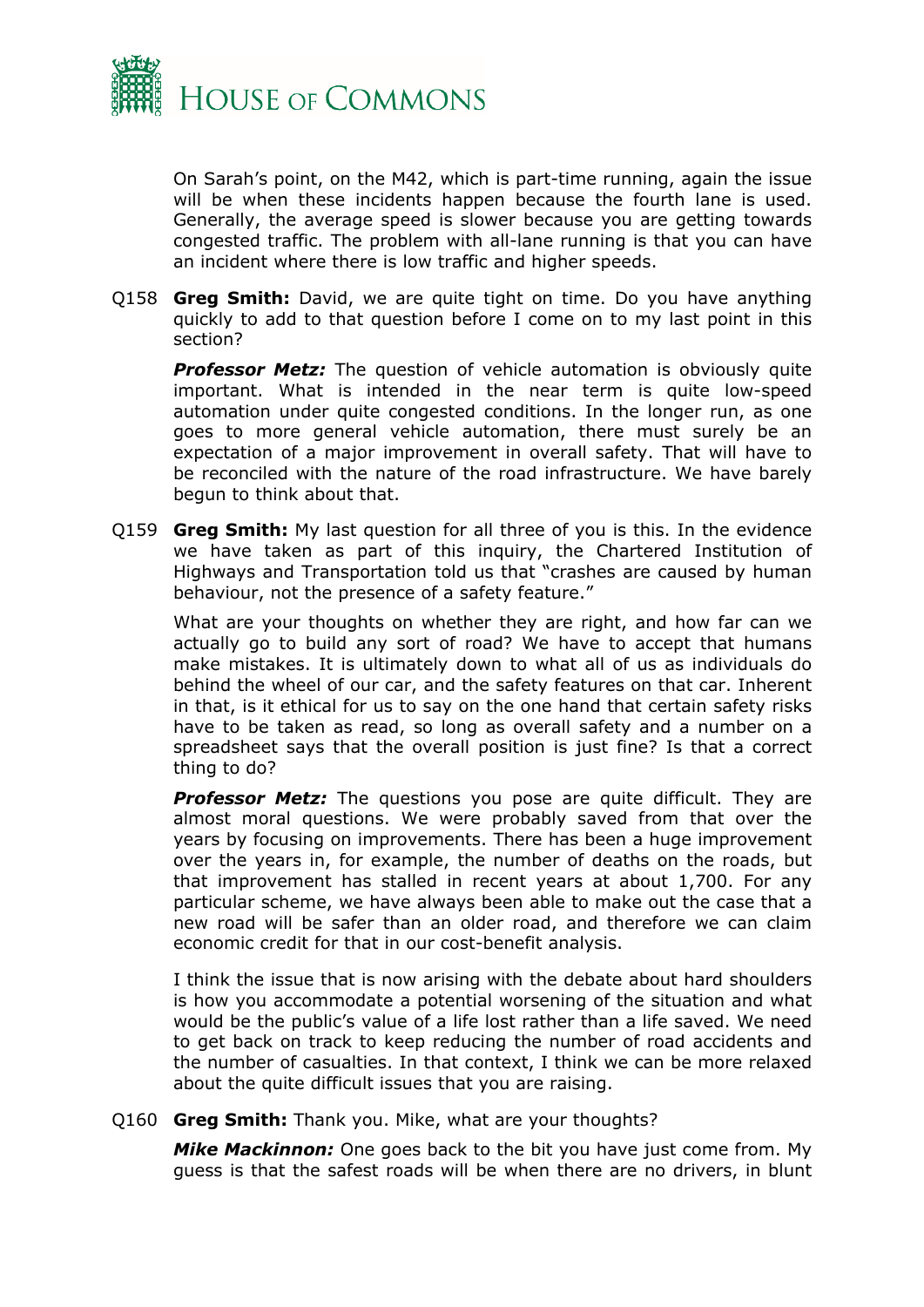

terms. When we have gone to fully automotive vehicles and we do not need a technology system external to the vehicle, the vehicles will talk to each other. Failures of the system will be taken care of by the vehicles. As the Professor and Sarah said, the only thing that is going to happen is that they will just stop. It is to do with how all the rest of the vehicles following behind stop.

We will not deal with the problems of stopped vehicles with our current technology. It is not a safety-critical system. It depends on where the vehicle is in relation to the signals, and the difference in time before a signal even gets up and people understand it and can obey it; you cannot tell people to change lane when there is no lane to change to. The only thing I would say is that maybe we have to change our economic basis and try to reduce congestion by having a change of vehicles, not by trying to change traffic patterns, and make the rest of the road as safe as we possibly can.

#### Q161 **Greg Smith:** Thank you. Sarah?

*Sarah Simpson:* To deal with your three questions in turn, as to whether the CIHT is correct to say that crashes are caused by human behaviour and not the presence of a safety feature, that is correct but it is not the full story. The adopted position of Highways England and the Department is to have a safe-system approach to road safety, which is about eliminating the number of people who die or who are seriously injured on roads. The presence of safety features cannot eliminate crashes, but it can absolutely reduce the severity of a crash.

That is hugely salient, to move on to your second question about how far we can go, because the absolute bare minimum that we should be doing as designers, operators, organisations and roads authorities is dealing with hazards that are presented that are foreseeably going to result in death or life-changing injury. With regards to all-lane running, that simply has not happened. If you look anywhere else in the built environment—in construction—that absolutely would not be the case. If you look to the CDM regulations, for example, individual hazards that could result in that type of outcome would be absolutely compelled to be dealt with through design and risk management. That simply has not happened with all-lane running.

On your question regarding whether it is ethical to say that certain safety risks can be dealt with in the aggregate rather than individually, my position is very clear, and it is borne out by the evidence. It is a simple no, it is not. That is why, in other areas of construction and the built environment, we do not have this approach to the health and safety of the users of that infrastructure. Yet within the road environment, for some reason I cannot get to the bottom of, we seem organisationally to be satisfied with a hypothetical and theoretical mathematical approach to hazard management.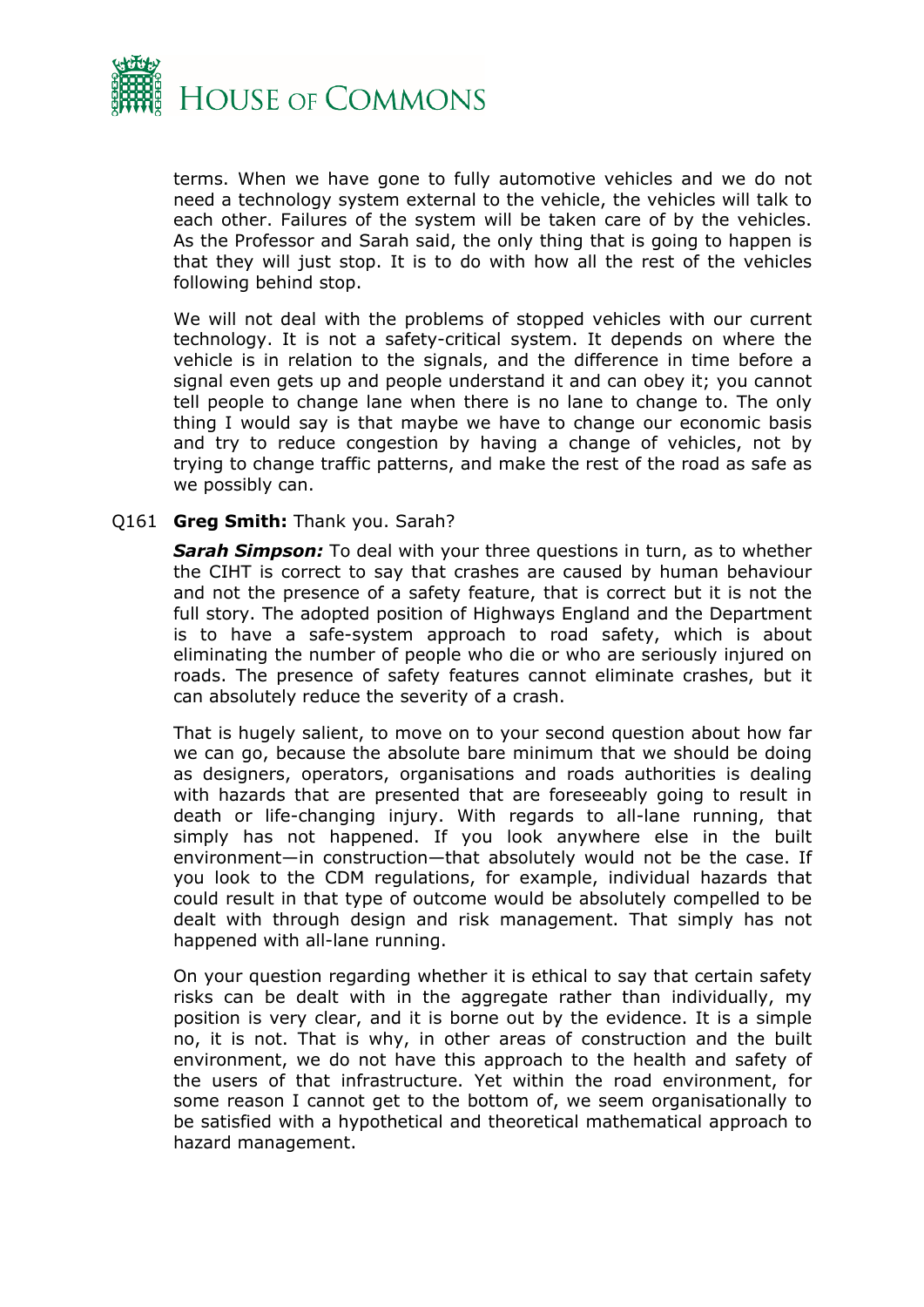

Unfortunately, it has been left to campaigners and the public to raise awareness of that. It is all well and good to have a designer or an engineer, or governance within an organisation, considering levels of tolerable risk, but unless the public is drawn into that debate, we do not know whether a risk is socially tolerable. What we see in this debate is a very clear indication that the risks for life and limb and for users on alllane running are absolutely intolerable to a significant section of society.

**Greg Smith:** Thank you very much. Mindful of the clock, I will hand back to the Chair.

**Chair:** Witnesses, can I ask you to be very succinct? We only have seven minutes remaining and there are still two sections for us to cover. The first is international comparisons.

Q162 **Mr Bradshaw:** I always get slightly unsettled when we are doing something that nobody else in the world appears to be doing. It could be that we have a great idea and we are in the vanguard, but it could also mean that we are doing something rather stupid. Sarah, you touched on some of the international experience earlier. Very briefly, could you give your view about what we could learn, or whether other countries are doing what we are doing and, if not, why not?

*Sarah Simpson:* Other countries absolutely have smart motorways, and some countries have had them for longer than we have, but nobody is doing them quite as we are. There is greater use of dynamic hard shoulder running. I am thinking specifically of areas like Germany and the Netherlands. They are operated on a time-bound situation. Whereas we bring them in and out as congestion ebbs and flows, in the Netherlands, for example, you might have a 12-hour defined period when the hard shoulder is brought into being. I think that diminishes the potential for confusion. All-lane running is used in Australia and New Zealand. They are covered by off-road principles. The amount of technology monitoring is different and more extensive than in our systems.

The other thing I would point out, which I alluded to earlier, is that operationally the way that obstructions and live-lane breakdowns are dealt with in different countries is different from our approach. It is seen more as an operational imperative that the vehicles are removed. In Wellington, as I say, a roadside recovery vehicle is posted close to the road just to deal with that, as and when it arises. In the Netherlands, roadside recovery is free at the point of use. It is seen as part of the blue light response to live-lane breakdowns.

Q163 **Mr Bradshaw:** David, do you have anything on international comparisons?

*Professor Metz:* No, I am sorry, I cannot contribute anything on that.

Q164 **Mr Bradshaw:** Mike, how about you?

*Mike Mackinnon:* Nor me.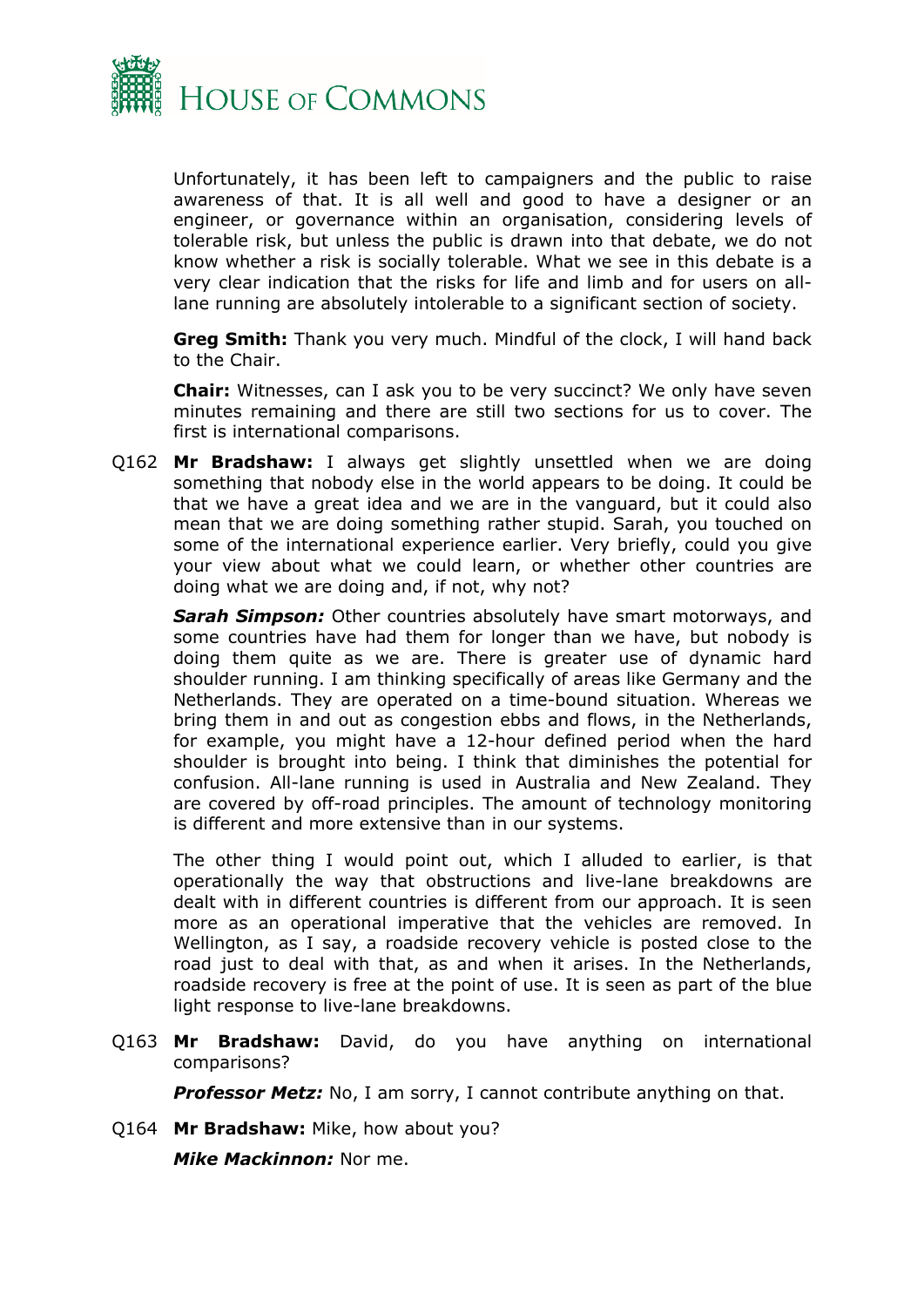

**Mr Bradshaw:** That's fine. Thank you very much. We have made up some time.

**Chair:** Let's go to Grahame Morris for the last section, which is around the Government's action plan and their stocktake.

Q165 **Grahame Morris:** I was very interested in the earlier evidence from the witnesses. You may be aware that one of our predecessor Committees looked at this issue back in 2016. In fact, the predecessor Committee did not support the roll-out of all-lane running because the safety risks had not been fully addressed or assessed.

I want to be absolutely clear. I have a picture, but just for completeness could I go to you, Sarah? I was fascinated by what you said about hazard management documents. Does the Government action plan go far enough on safety, or should more be done to improve the safety of smart motorways?

*Sarah Simpson:* At the risk of sounding like I am dodging the question, it is very difficult to say. Because the data in the stocktake that has been made available is not the same for different types of smart motorways, it is impossible to carry out a like-for-like comparison of the operational concerns in each of those types of motorway. The other aspect is that in the action plan there is no transparency as to how the measures have been derived, how they are being prioritised or on the magnitude of the effect on road safety that each of them is expected to deliver, both individually and collectively.

In the absence of that data, it is very hard to say. I have concerns around the speed of delivery, even with the accelerated roll-out that has been identified by Highways England. I am concerned that there is a level of, perhaps, inconsistency in the way that measures have been prioritised. I am thinking particularly about the enforcement of Red Xs, for example, and that kind of thing, which can have a material difference operationally in how all-lane running works.

Q166 **Grahame Morris:** David, I will come to you, and Mike last, on the same question, particularly in relation to the action plans that are proposed. Will they make the smart motorway safer? I am thinking about the emergency refuge area proposals.

*Professor Metz:* I won't comment on safety aspects, I am afraid, because that is not my area of expertise. I would point out that there is really quite a lot of momentum. There is a £27 billion, five-year road investment strategy, for which smart motorways are an important component. There are 10 smart motorway schemes in that.

Once such schemes are proposed, there is a lot of momentum to implement them. It is not to ride roughshod over the safety issues; that would be going too far, but it is a tanker that is hard to change course. I think an issue for the Committee is whether you want to recommend a reconsideration of the smart motorway investment programme on grounds of the safety issues, which you have thoroughly investigated, the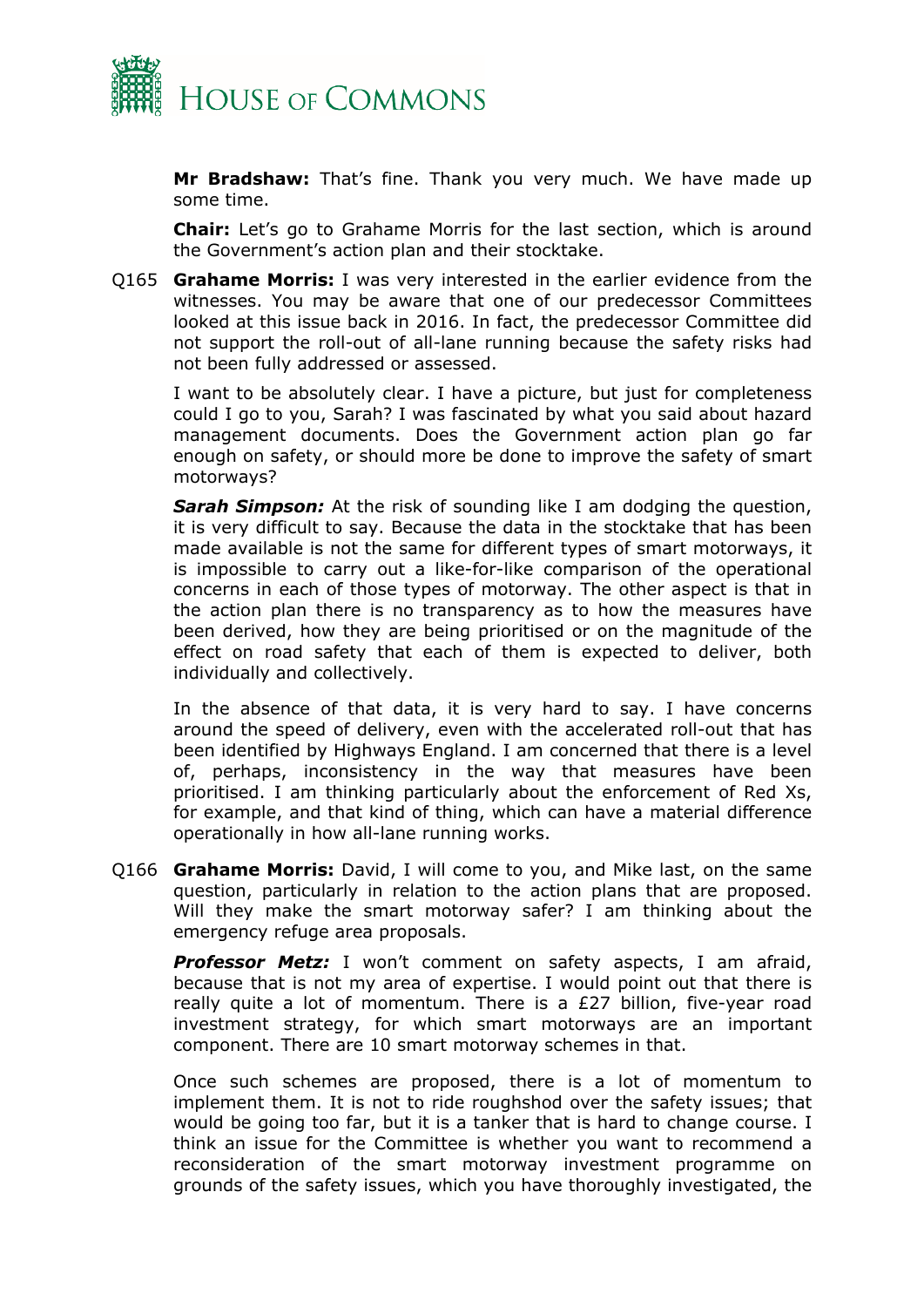

economic issues, which I have questioned, and then the broader context of net zero and what road investments are doing there. Putting those three elements together, to me, points to a rethink in the near future.

Q167 **Grahame Morris:** I am grateful. Thank you. Mike, do you have any final thoughts on where we should be going as a Committee in relation to smart motorways?

*Mike Mackinnon:* My personal view is that there should be very hard and long thought about whether you continue with all-lane running. There is the mitigation of ERAs, which are dangerous in their own right. We had the same thing with motorway phones. How many people actually stop at the ERA and how many people stop on the road, wherever they are, because they have no choice?

The existing signalling system is not built to be safety critical. There are maintenance issues, and a whole host of issues that mean it is not really, in my view, a mitigation system at all. You come back to the crunch, which is that you are going to have people killed by all-lane running. However, somebody can come up with data that they are happy with, and a description of "safe" that they want to put against that. In my view, that is a political and not an engineering issue. I think Sarah put the whole issue about the case very clearly.

**Grahame Morris:** Thank you very much for being so succinct in that section.

Q168 **Chair:** It would be remiss of me not to ask if you had listened to the "More or Less" feature on Radio 4 that took evidence from Claire Murray, a transport planning consultant. Sarah, did you hear that at all? It picked up some press.

#### *Sarah Simpson:* No.

Q169 **Chair:** In that case, I won't bother asking. I will just make the point to you, because this is all about opinions, different models and different views. She found that the average number of fatal casualties fell after roads were converted to smart motorways. The average number of serious casualties also fell after conversion to all-lane running and dynamic hard shoulder motorways. A reduced casualty rate was found to be statistically significant for all-lane running.

She found the complete opposite from what you are pointing me towards, Sarah. Obviously, you have not drilled into how she came up with that methodology. I wonder why it is the case that so many different opinions can be found on the same subject.

*Sarah Simpson:* If I take that completely at face value, if I understand correctly, she put together dynamic hard shoulder running and all-lane running. The two are different. If I am being asked about all-lane running, as I say, the way that the hazard of the lack of hard shoulder has been dealt with is materially different in all-lane running from the way it has been dealt with in dynamic hard shoulder.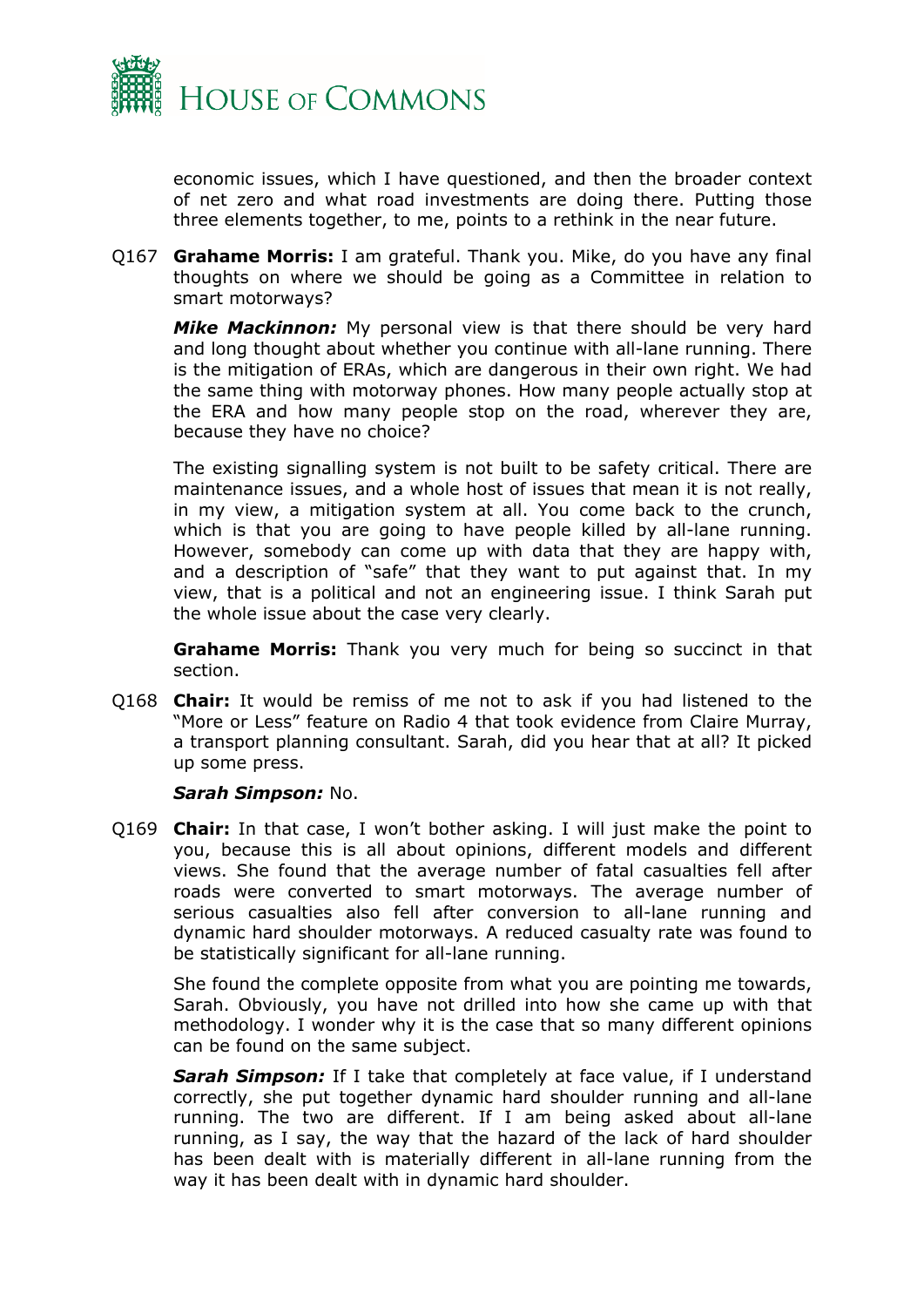

The evidence and the data in the 2020 stocktake is quite instructive on that. It clearly shows that the dynamic hard shoulder running safety outcomes—the numbers of people who die or who are seriously injured are materially and significantly different from those associated with alllane running. If you are going to lump the two types of road in together, the effect of the dynamic hard shoulder running will affect the outcome.

Q170 **Chair:** Is that similar to a point we have discussed before? Effectively, when a motorway goes to a smart motorway, it becomes safer but you reduce that level of safety as soon as you take the hard shoulder away? Is that another way of getting to the point you made?

*Sarah Simpson:* If it goes to a controlled motorway and if MIDAS is installed, it is clear that safety outcomes improve. When it goes to dynamic hard shoulder running, the 2012 report that I alluded to earlier, and the data in the stocktake, show that safety outcomes are improved. The numbers of people who die or who are seriously injured decrease as a result of that. The salient point is that that positive change was acknowledged by the designers in 2012. It was seen to provide some scope to change the design through value engineering, literally designing the road to be less safe in order to save costs.

The data that we see in terms of no particular change in slight casualty outcomes, increased severe outcomes and differences in fatal outcomes depend on which road, in aggregate, supports the change and the compromising of road safety on all-lane running compared with dynamic hard shoulder and controlled motorway.

Q171 **Chair:** The last point to you, because David and Mike addressed this in Grahame's question. If you were the Secretary of State for Transport, what would you do with the 141 miles of all-lane running?

*Sarah Simpson:* I would acknowledge the fact that induced traffic exists and that it is not the case that 25% of traffic will simply be lifted from alllane running and deposited on to local roads and A roads. We have known about that for decades. I would urgently put some interim measures on to all-lane running to change the safety outcomes of that road. What that looks like in practical terms could be any number of different things, but it needs urgent and very deliberate close attention.

#### Q172 **Chair:** Would you return the hard shoulder to that 141 miles?

*Sarah Simpson:* Potentially, yes. Given all the evidence, I would have to say, if you are asking me whether we should have any more all-lane running or remove it, that my answer would be to get rid of it. I would always say, though, that the controlled motorway should be the minimum standard for our motorways because the safety benefits are so clear for all to see in the data and in the way that it manages traffic.

I would like to see smart motorways on the basis of them being controlled. I am more agnostic about dynamic hard shoulders. It was identified in 2002, and then in 2008, that for them to work there must be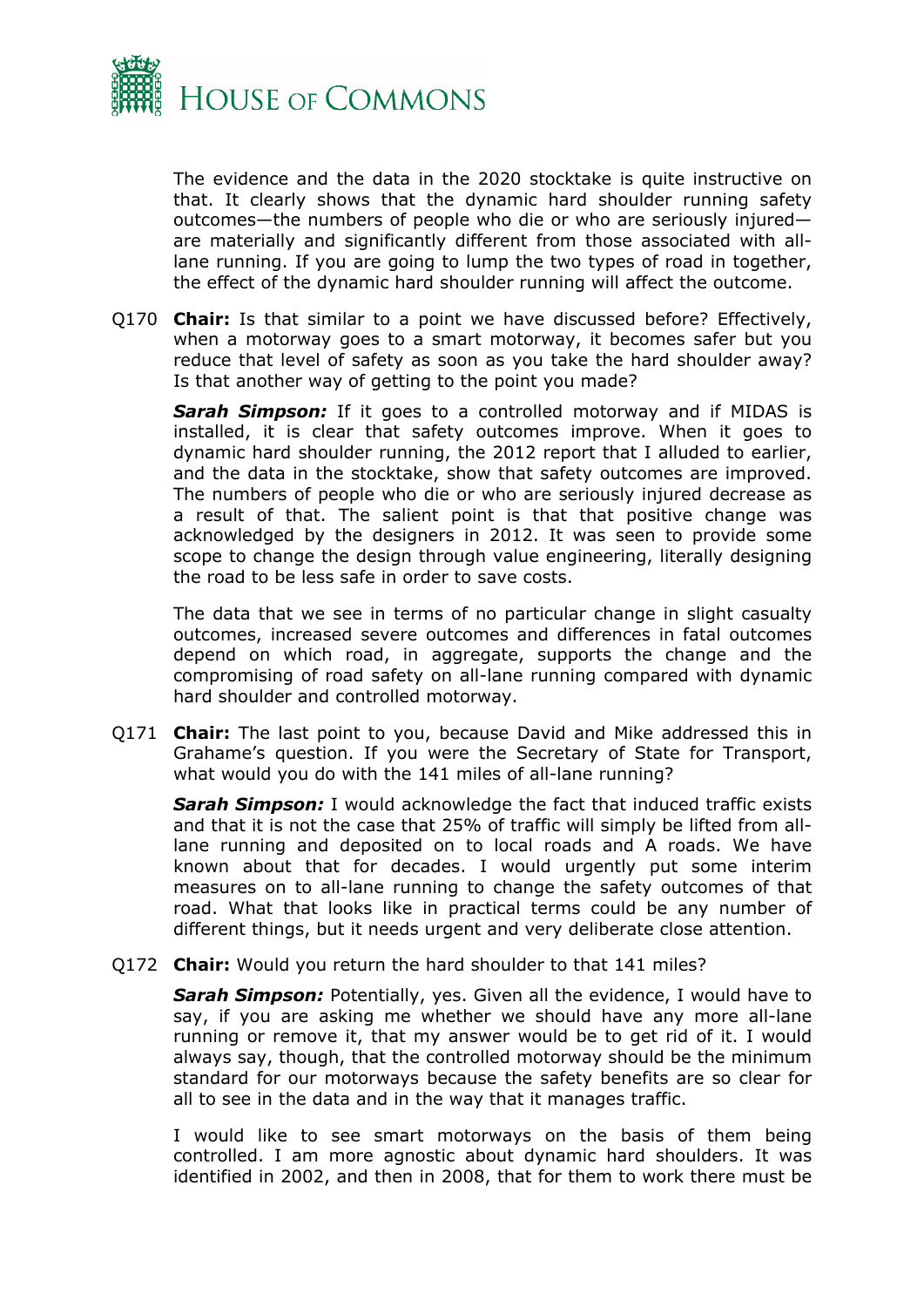

good driver education and good public consultation, or else confusion ensues. My point would be that we have confusion in both dynamic hard shoulder and all-lane running. It is just that the confusion happens when all-lane running fails to work for drivers—in a live-lane breakdown situation. Arguably, in that case, if you have driver confusion, the outcome will be more lethal.

**Chair:** I think you have stirred Ben to a final question.

Q173 **Mr Bradshaw:** Thank you, Chair. As a matter of interest, I wanted to briefly ask Professor Metz a question. Were you making these arguments when you were the chief scientist in the Department? If so, were you losing them to the Treasury? Is that the background to this?

**Professor Metz:** I was chief scientist quite a long time ago, before the days of smart motorways. I would observe that the economics profession is very dominant in the Department. Economists think that they have a good handle on safety because they can value a fatality. My sense is that if you can generate a benefit-cost ratio of greater than two being high value for money, including the safety benefits, there is a tendency to feel that you have been doing the right thing.

Actually, safety is a more complex factor, particularly when safety may worsen because the value of a life in that situation may be quite different from the value you would attribute when you were improving safety. There is a whole range of inputs to policy making. Arguably, the economists are a bit too dominant in the Department for Transport.

**Mr Bradshaw:** Thank you. That is really helpful.

**Chair:** Professor Metz, Sarah Simpson and Mike Mackinnon, thank you very much indeed for giving us so much evidence and for starting us off so well. I asked you what the Secretary of State for Transport should do, but we will obviously make our recommendations as to what we think he should do. I hope you will follow the rest of our inquiry until we do so. Thank you again.

### Examination of witnesses

Witnesses: Jonathan Spruce, Becky Needham and Kate Carpenter.

Q174 **Chair:** A very good morning to our second panel. Sorry we are a little late starting. Let's do some introductions first of all, starting with Kate Carpenter. Could you introduce yourself, your name and rank, and your link to smart motorways?

*Kate Carpenter:* I am representing the Chartered Institution of Highways and Transportation, a professional institution that represents professions working in the planning, design, building, management and maintenance of highway infrastructure.

I am a chartered civil engineer. I am a Fellow of the Society of Road Safety Auditors. I have been working in road safety for 23 years. I have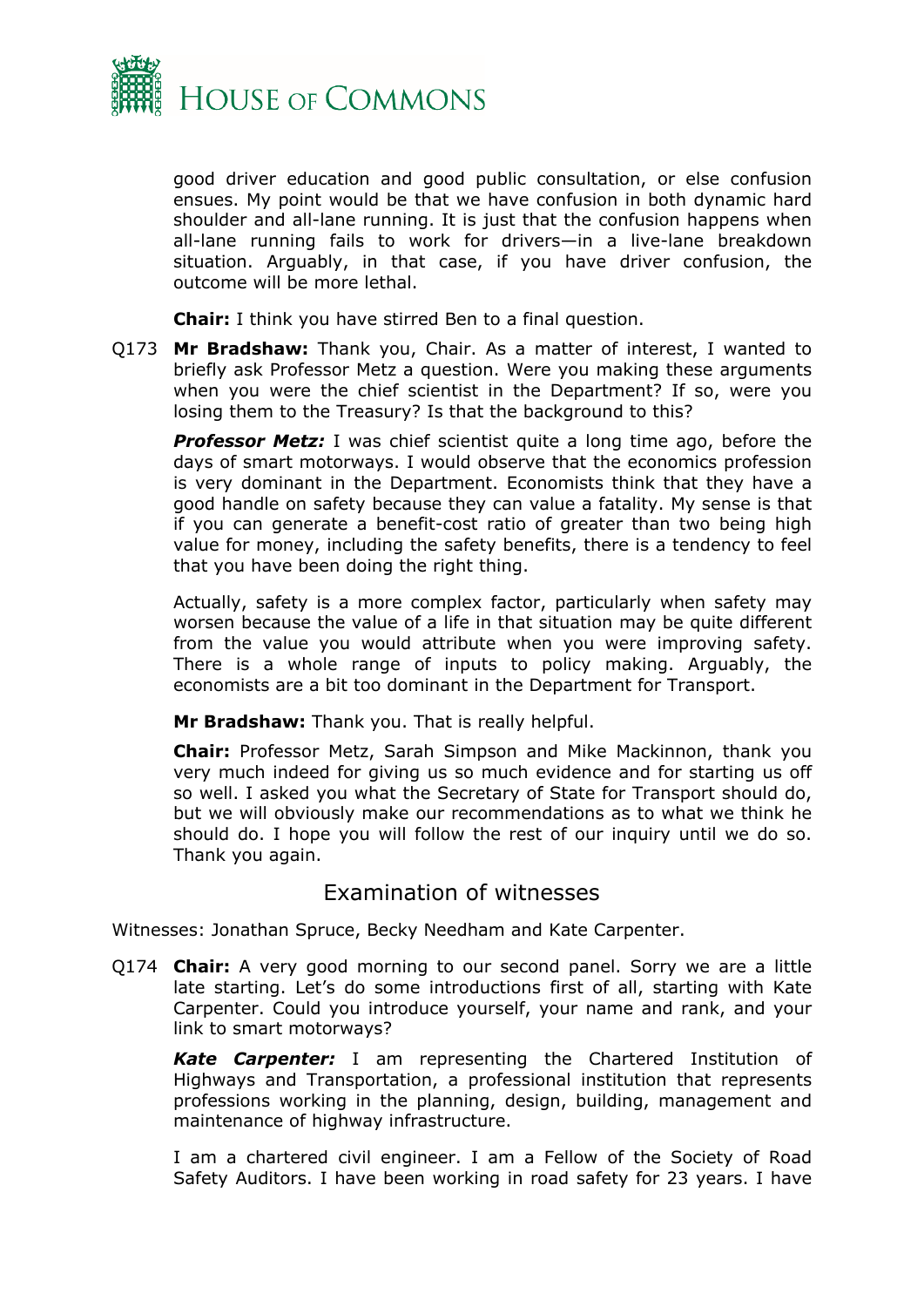

been working in smart motorway safety governance since 2009. Safety governance is the specialism in highways improvements that is the critical friend holding designs and highway authorities to account. Our role is to ask the difficult questions. That is what I have been doing.

Q175 **Chair:** Thank you very much. It is also my role to ask difficult questions. Let's go to Becky next.

*Becky Needham:* Good morning, everyone. My name is Becky Needham. I work as a road safety officer at RoSPA, the Royal Society for the Prevention of Accidents. I work in the road safety policy team, which contributes to our overall vision of life free from serious accidental injury. Unsurprisingly, our main interest in smart motorways is in regard to safe use and safety. We have a fairly small team, but we have been doing quite a bit of work in this area, such as contributing to this inquiry.

Q176 **Chair:** Good morning to you, Becky. Finally, Jonathan.

*Jonathan Spruce:* My name is Jonathan Spruce. I am a fellow of the Institution of Civil Engineers. The institution has about 96,000 members globally. We do not only accredit our engineering profession; the wealth of knowledge that we use in the institution helps deliver sustainable and safe infrastructure outcomes for future generations.

Q177 **Chair:** Good morning to all three of you. We have quite a bit to get through with you, so I ask you to be brief in your responses. There will be time to add to your response. It gives us a good structure. To start off, I want to ask whether you feel that we need more smart motorways rather than fewer.

*Kate Carpenter:* The objective of smart motorways is to improve capacity at the lowest operational cost, as mentioned in the previous discussion, importantly without reducing safety, both for users of the road network—everything from motorcyclists to car users, goods vehicle users and so on—and for workers. Both of those are assessed.

The actual safety performance in the most recent five years' data shows that all forms of smart motorway—controlled motorway, dynamic hard shoulder and all-lane running—have a lower collision rate than a conventional motorway with a hard shoulder. That might be counterintuitive, but that is the finding at the moment. Therefore, CIHT supports them, provided the environmental and economic case is clear.

David Metz flagged earlier the issue about induced traffic, for example. We think that is something that needs assessing. On that basis, they are safer in performance than existing conventional motorways. Therefore, our view is that the case is made, but they need to keep being monitored both as to collisions and driver behaviour.

Q178 **Chair:** Did you listen to the evidence from the witnesses beforehand? *Kate Carpenter:* I did.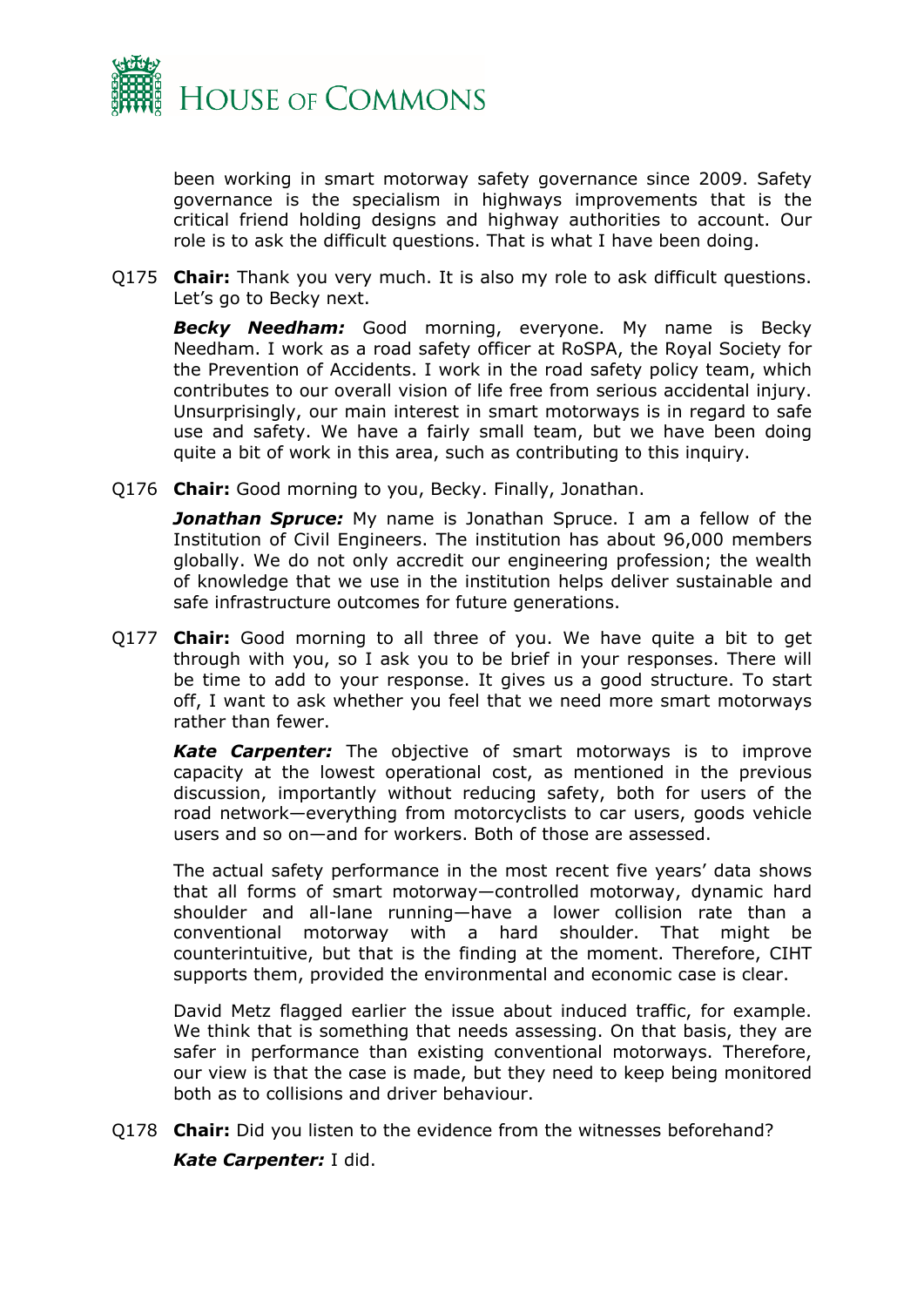

Q179 **Chair:** They took a very different view. Why is it that they come to a different view from you? Where have they got their modelling wrong?

*Kate Carpenter:* One of the things we find in road safety is that behaviour can be very counterintuitive. Some of the things that we have looked at in the last 10 years are the removal of street lighting on rural roads, the removal of the pedestrian guard rail and the change in urban design and street space. The things that people thought would be worse turned out to be better, because behaviour is elastic. It changes in response to the environment. A theoretical worsening of safety does not necessarily result in an increase in actual collision involvement, particularly for the high severity incidents.

It is counterintuitive. My personal view when I started work on smart motorways was that they seemed high risk and counterintuitive, but from what I have seen in the 13 years that I have been working on them, the actual performance is different from what you might expect intuitively.

**Chair:** Thank you. I applaud the length of your answers. It is really good for us to follow.

Q180 **Karl McCartney:** Kate, I am going to come straight back at you, if that is possible, because my feeling is counterintuitive as well. I understand that you might be taking it in the round. I can see that drivers on smart as they are called—or controlled motorways will act very differently from those on other motorways that are not smart, controlled, monitored or lower speed.

If we strip out from the data that you have seen—I know that statisticians can use statistics like drunks use lamp posts—how many accidents or breakdowns that have occurred on a normal motorway have resulted in deaths or really bad injuries compared with the number of similar type accidents/breakdowns on all-lane running, rather than taking it in the round as the performance of the motorway as a whole? My intuition tells me that all-lane running motorways are going to perform, if we want to use that word, worse.

*Kate Carpenter:* The stocktake report that was published in May this year was an update of the report a year ago. It reports a conventional motorway having a fatality rate per mile travelled of 0.16. That is the highest of all the types of motorway.

Q181 **Karl McCartney:** Let me stop you there, Kate. You are not dealing with what I have just asked. I asked specifically for where there have been accidents or breakdowns in a live running lane on a normal motorway compared with those on a live lane/smart/controlled motorway. I do not think at this point in time that you or your colleagues have looked at that. You are looking at the statistics in the round—that is, the whole performance of the motorway. I do not think that helps us.

*Kate Carpenter:* The stocktake specifically gives live-lane fatalities. Table 1 in the stocktake document gives live-lane fatalities in total. It gives live-lane fatalities per mile travelled. The live lane fatalities per mile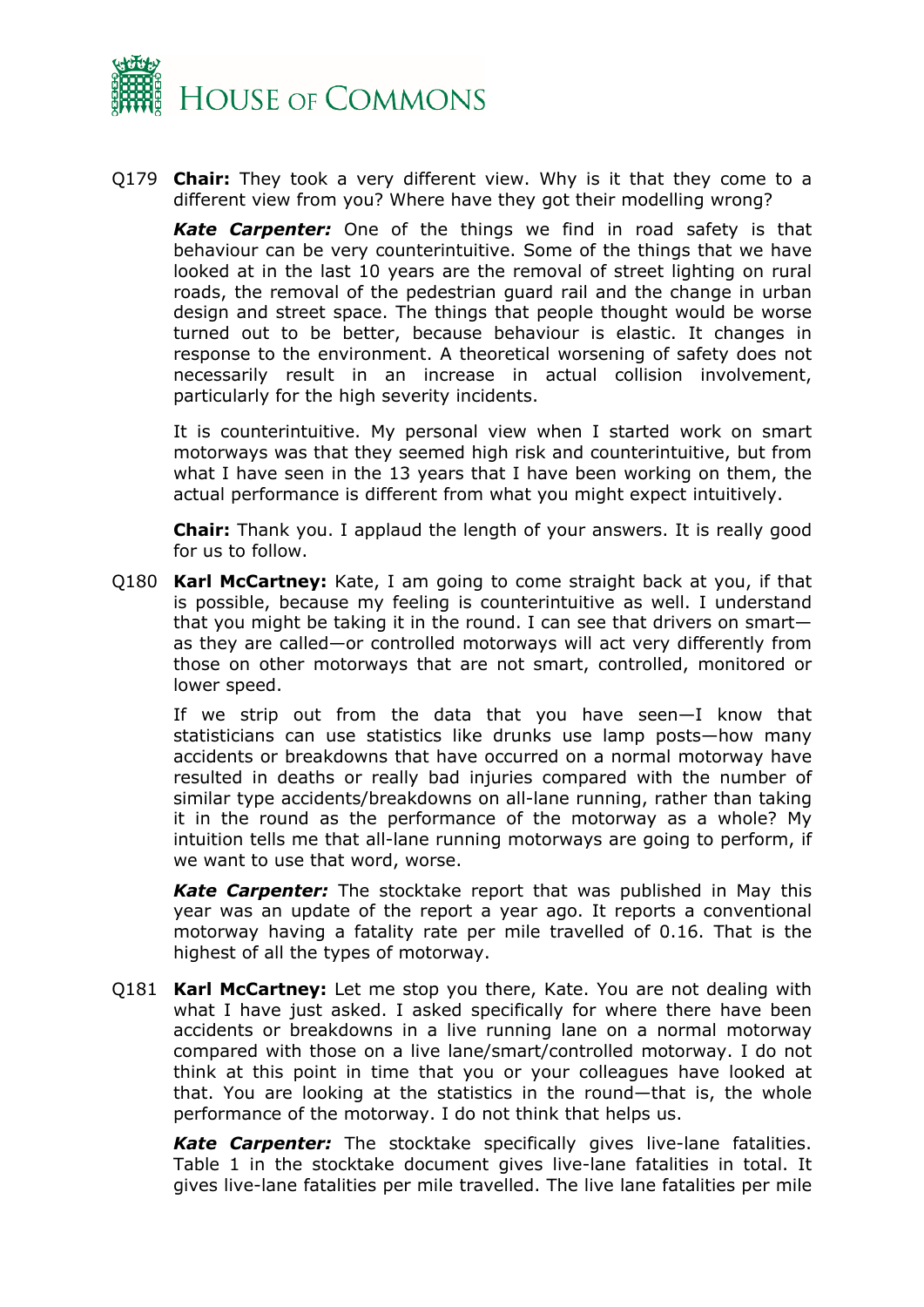

travelled are lower on all three types of smart motorway than on a conventional motorway for the last five years, 2015 to 2019. Those are the five years for which we have whole data. That is table 2 in the stocktake report.

**Karl McCartney:** Thank you for that. I have asked the questions I have asked. You know what I am asking. I think we will look at how those statistics and figures are reached and whether that is dealing with what I am specifically asking and searching for.

Q182 **Chair:** Kate has given the view that she feels that smart motorways are safer. Kate, are you then comfortable as a result with the continued expansion of the smart motorway network? That is just making sure I am not putting words into your mouth.

*Kate Carpenter:* There are two things that we feel very strongly. First, we understand that many drivers are very anxious about smart motorways. That has a real potential effect. They might divert on to other roads. A big concern for us is about communications and public understanding. If people are fearful of smart motorways and they travel on A roads, where they are far more likely to be killed per mile travelled, that is a real risk.

I have two provisos for continuing with both retention and expansion. One is that driver communication and understanding is addressed. The Transport Focus report addressed this very well, saying that it is very important that we have the public on board and that we keep addressing it. It is not a one-off issue.

The second proviso is that we must continue to monitor all incidents and collisions to understand what is happening, to inform ongoing design, operation and public information. We do not just say that it is a done deal because I do not think it is. The numbers statistically are quite small. Therefore, the more time that goes by, the more statistical validity they have. The principle is that the public are concerned. They are not interested in statistics. They feel unsafe, and that matters. They may be safer in terms of fewer fatalities, but if they do not feel safe, there is a danger that they will take decisions that make them more at risk.

Q183 **Chair:** Thank you, Kate. That is a really strong opening. Becky, what is RoSPA's position? Do we need more smart motorways?

*Becky Needham:* We believe that either smart motorways or other changes to roads are required to tackle the congestion problem, but for us what was and always will be key is that any measures we take to improve the efficiency of our roads are not at the expense of the safety of road users. We have some safety concerns about some of the existing smart motorway schemes. I am not sure if you would like me to go into that now or later.

Q184 **Chair:** We will touch on that later. To be clear, is your view that, if it encourages people to come off less safe A roads and get on to a smart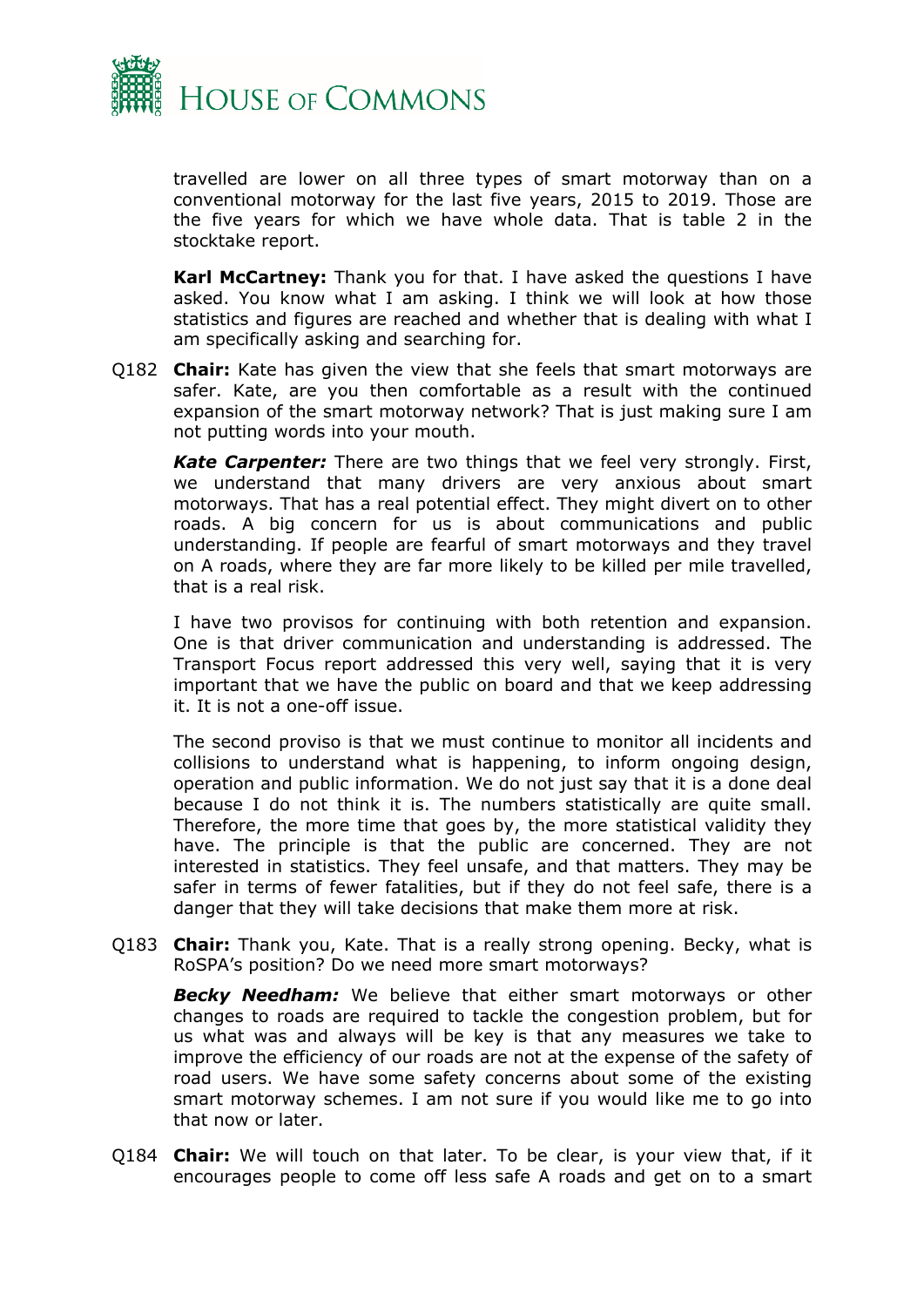

motorway, smart motorways are a positive? I just want to be clear on your opinion.

*Becky Needham:* We know that the statistics show that, if people are displaced on to A roads, they are less safe statistically than on smart motorways. Motorways carry 20% of traffic and there were, sadly, 105 people killed in 2019 on our motorways. That is compared with 994 people who were killed on rural roads and 653 on urban roads. We know that on A roads you are three and a half times more likely to be killed.

Q185 **Chair:** On that basis, you are an advocate of smart motorways, just so that I can be absolutely clear. I want to get your clear opinion on this.

**Becky Needham:** It is a difficult thing to answer because we have concerns about the schemes as they are. If the action plan was not taken forward, we would not be an advocate of the motorways, but we believe that, with the action plan and some further measures, they could be improved and made safer, and therefore rolled out further.

Q186 **Chair:** The whole idea of this Select Committee is to take balanced evidence and opinions. Please do not be backwards in coming forwards with your opinions, otherwise we would not be inviting you. Do not shy away from having a good, strong opinion either way. Jonathan, I have set you up on that note.

*Jonathan Spruce:* Chair, that is such a great invitation. Thank you for that. As Becky alluded to, the first point is: do we need to improve the capacity and resilience of our strategic road network? Fundamentally, yes, the strategic road network is the backbone of our road network. It supports the UK economy, particularly for moving goods around.

As Professor Metz alluded to in the earlier session, sometimes you have local journeys on that network and that should not be the case. There is a bit of a mix and match. Our view is that you need to improve the network. There are pinch points on the network, and you need to try to ensure that the most appropriate journeys are made on the most appropriate roads. That is the first thing.

To go on to your direct question about whether we need smart motorways, if smart and controlled motorways provide you with the safest, the most cost and time-effective means of delivering additional capacity where it is required, and it is shown that that is the case, then, yes. It is a blunt question. I think we should be looking at what we want from our strategic road network to support our economic recovery and our economic growth, and then how as engineers we provide that capacity and resilience in the safest, cleanest, greenest and most resilient way.

Those are the sorts of questions that get lost a little bit in the debate about smart motorways. We tend to dive into the detail. I appreciate that this Committee is about that, but fundamentally there is a starting point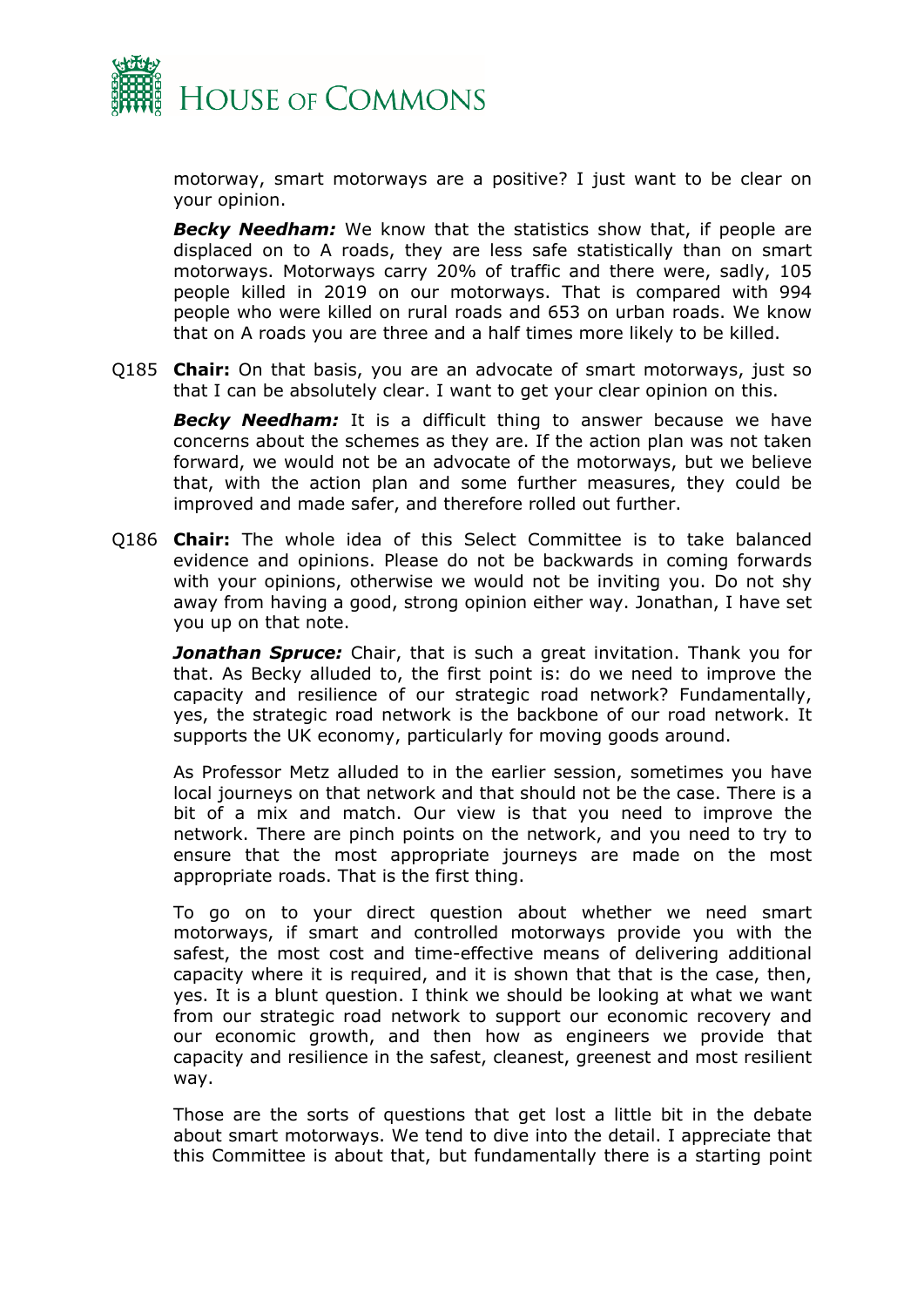

about whether we need to improve the resilience and capacity of our network. I think that over time we do, yes.

Q187 **Karl McCartney:** Just as the Chair challenged the two other witnesses, Jonathan, you obviously seem to be an advocate for smart motorways. I think we all would be if smart motorways were motorways that were controlled and also had hard shoulders. Is that not the case for you and perhaps those you represent?

**Jonathan Spruce:** I think you are absolutely right, Karl. What we are saying is that they need to be the safest that we can make them. Are all the smart motorways the safest that we can possibly make them on the network at the moment? I think probably not, no. We can learn lessons from those and we can make them safe.

You have to remember as well that this is about how, as a profession and a group of engineers, we learn lessons and make adaptations. It is strange to think that the very first motorways that were built never had a central reservation barrier. They just had a strip of grass in the middle. We would never do that these days. We have learnt from how we have developed and designed. That is the issue; we should be adapting and learning.

We talked before about the use of technology, and we will come back to it later, I think. We should be designing our future network and infrastructure around a vision of what we want it to be, and that is as safe as possible. I think we are all agreed that there is potentially a sweet spot about the way we can develop our network in a safe and resilient way. Have we got there yet? Probably not. The evidence says that. We need to keep learning and moving forward towards that safe outcome. That is the outcome we want.

#### **Karl McCartney:** Thank you.

**Chair:** Excellent. That is a strong start. Let's now move to the economic and business case for smart motorways and whether there are benefits that justify them. Over to Grahame Morris.

Q188 **Grahame Morris:** Jonathan, to follow on from your last answer, you raise a really interesting issue about its being a dynamic process. I am thinking of some local examples in the arterial road network in my part of the country, where design, over time, has addressed issues of drainage and crossover barriers that have significantly reduced the number of fatalities and serious accidents.

I am very conscious that Sarah Simpson told us in the last session that we are not comparing like with like in our general description of smart motorways. In your view, Jonathan, are all-lane running motorways the most suitable type of smart motorway? That is not withstanding Karl's earlier question about a hard shoulder. I want to be clear that we are making the right description or comparison.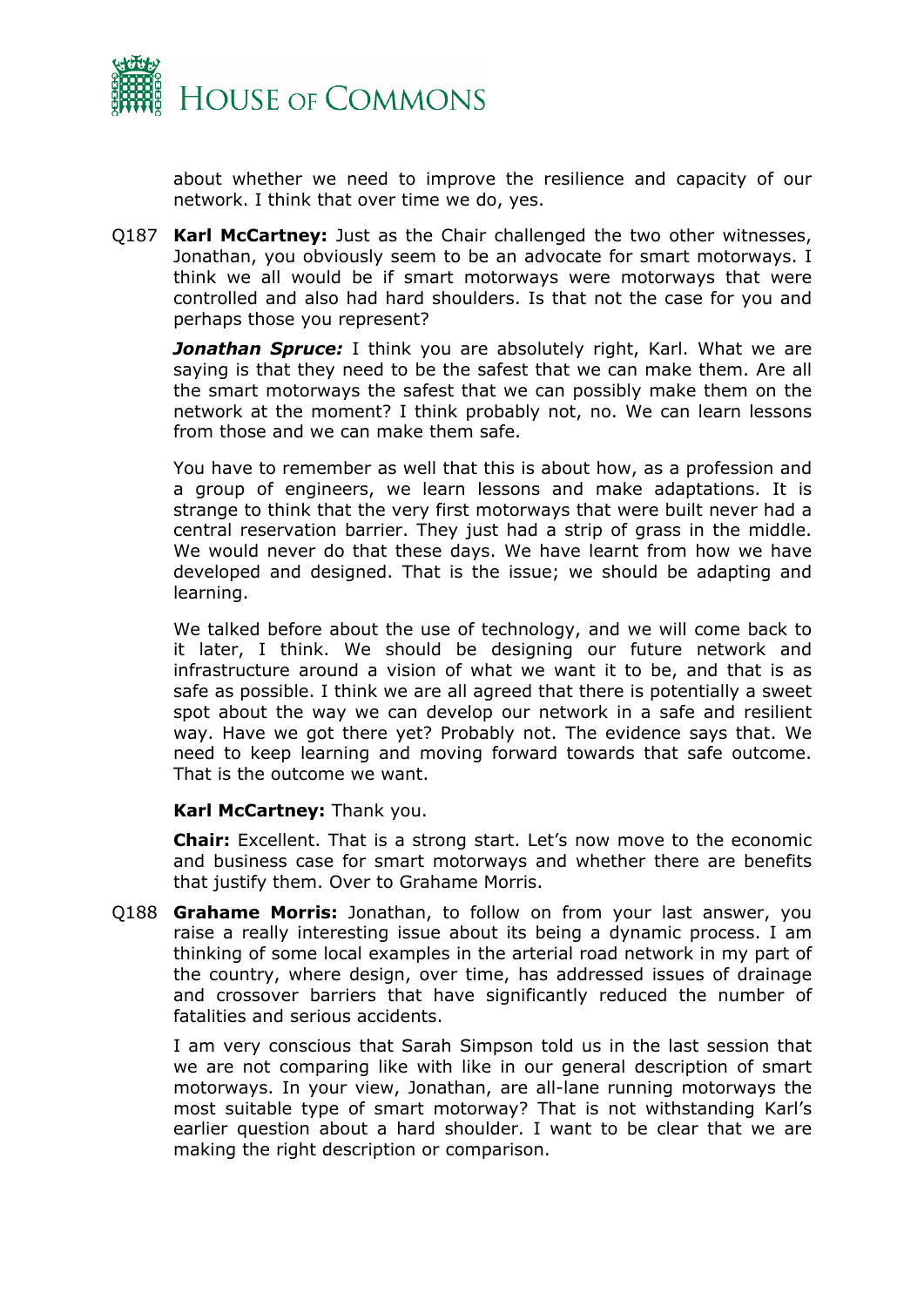

*Jonathan Spruce:* If I can come back on that, the answer probably depends on the question you are asking. Does it deliver the largest amount of capacity increase? Yes, an all-lane running motorway does. Does it deliver the safest per-vehicle mile? The stocktake says that it does. Does it deliver a consistent approach? Probably not. Does it give you an understanding? Does it reduce the risk of people's behaviour, misunderstanding what it is about? Probably not. It just depends on the question you are asking and where you are trying to get to. In the earlier session, you talked about previous times. The cost-benefit ratios have been driven by the value of time saving and journey time saving, which an all-lane running motorway would probably give you.

Part of the problem is about the level of consistency, education and evolution that Kate talked about. It is almost like a blunt argument. Is it smart or is it not smart? Is it dynamic or is it ALR? We are losing the case. What we may be trying to do is solve problems at particular locations but on a consistent basis. It is the consistency that is causing the problem.

An all-lane running motorway will in theory, as you said before, give you a greater level of capacity, but not if there is somebody driving in lane two at 55 mph because they are fearful of being in lane one, the new lane one, or they do not know that it is operational. Similarly on a dynamic hard shoulder, the solid line and the rumble strip that makes the horrible noise when your wheels go across it, which is a valuable safety benefit, may deter people from using it. Do I use it or do I not use it?

I think the issue is consistency of approach. Maybe that is what we need to look forward to. We need to say, "What is a consistent approach that we can get behind in terms of a public education campaign, which understands and makes the improvements that we are trying to make as safe as possible?"

Q189 **Grahame Morris:** Thank you. Becky, we know that the stats that Kate referred to in her opening remarks seem to demonstrate that smart motorways are as safe as or safer than conventional motorways. It seemed to me that RoSPA is in agreement with that.

In what particular ways are all-lane motorways less safe? Are there any ways in which they are less safe? I am thinking about what Kate said originally and the perverse things that happen, when people decide not to travel on a smart motorway because they are nervous about it. They travel on rural or A-class roads that are less well lit, less well maintained and that they are less familiar with. They are more likely to have accidents if we look at it purely on safety rather than on cost or timesaving arguments.

*Becky Needham:* We believe that, although the evidence suggests that smart motorways are safer in most ways, there are some ways in which they are not as safe as the conventional motorway. With the all-lane running schemes, our particular concern is obviously the risk of live-lane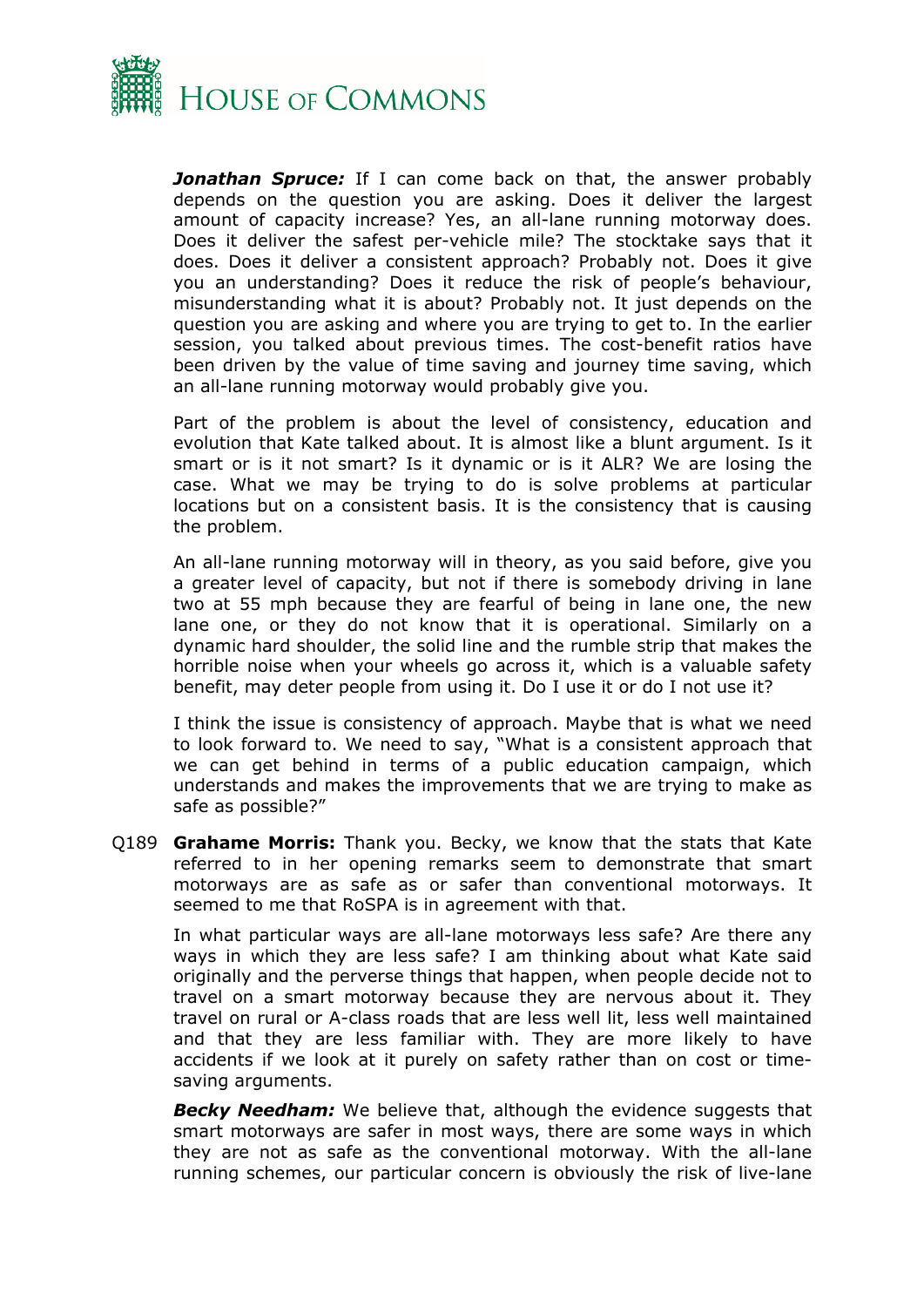

breakdown. We are concerned that, on some existing schemes, the emergency refuge areas, which are designed for motorists to use in the event of an emergency, are as much as 1.6 miles apart. That means that some drivers who break down are forced to stop in a live traffic lane because they cannot reach that lane.

We are aware that the action plan outlined that emergency refuge areas on new schemes should be 0.75 miles apart, where feasible, and that the design standards would be amended to a mile apart maximum. If they went with the three quarters of a mile, at that level of spacing a motorist travelling at 60 would reach an emergency refuge area every 45 seconds, which would be an improvement on the existing schemes. Our main concern is that there is not a clear commitment to a retrofit scheme for emergency refuge areas, so we are particularly concerned about the safety of the existing schemes.

Q190 **Grahame Morris:** Kate, this is the same question, but I will put in an additional aspect. It is in relation to the Government's plans to abolish motorways that have a dynamic hard shoulder. Is that the right decision? Again, there is the issue of whether we are comparing like with like. Do we know the relative benefits of each different type of smart motorway? Do we know enough to make informed decisions?

*Kate Carpenter:* When I first started working in it, my belief was that dynamic would be safer than all-lane running because we had the hard shoulder available at off-peak times. If a driver got into difficulty, they had somewhere to stop.

One of the difficulties with that is that it creates a more challenging environment. Drivers have more things to work out, such as which lanes are open and which are not, which speed limit they can go at, and which lanes are for which destination at their downstream junction and so on. It seems to have caused more of a challenge for drivers. ALR is the same all the time, so you have less uncertainty. The theory is that dynamic hard shoulder is safer, and the stocktake shows that it has a lower collision rate, albeit that it fluctuates very widely from year to year. Therefore, we need to be quite mindful and keep monitoring that to understand it.

I support the conversion to have less variability. If you drive up the motorway, you might drive on a bit of standard motorway with a hard shoulder, then a bit of all-lane running, then a bit of dynamic hard shoulder when the hard shoulder is open, then a bit of all-lane running, and then a bit of hard shoulder when the hard shoulder is closed. It can be quite challenging for drivers to attend continuously to what the environment is. I think less variation is helpful.

One of the important points is that most stops on motorways, including most stops in emergency areas, are illegal discretionary stops. Part of the challenge is to make sure that drivers understand what they need to do to help themselves be safe, as well as what the highway authorities need to do. Tens of thousands of people run out of fuel on English motorways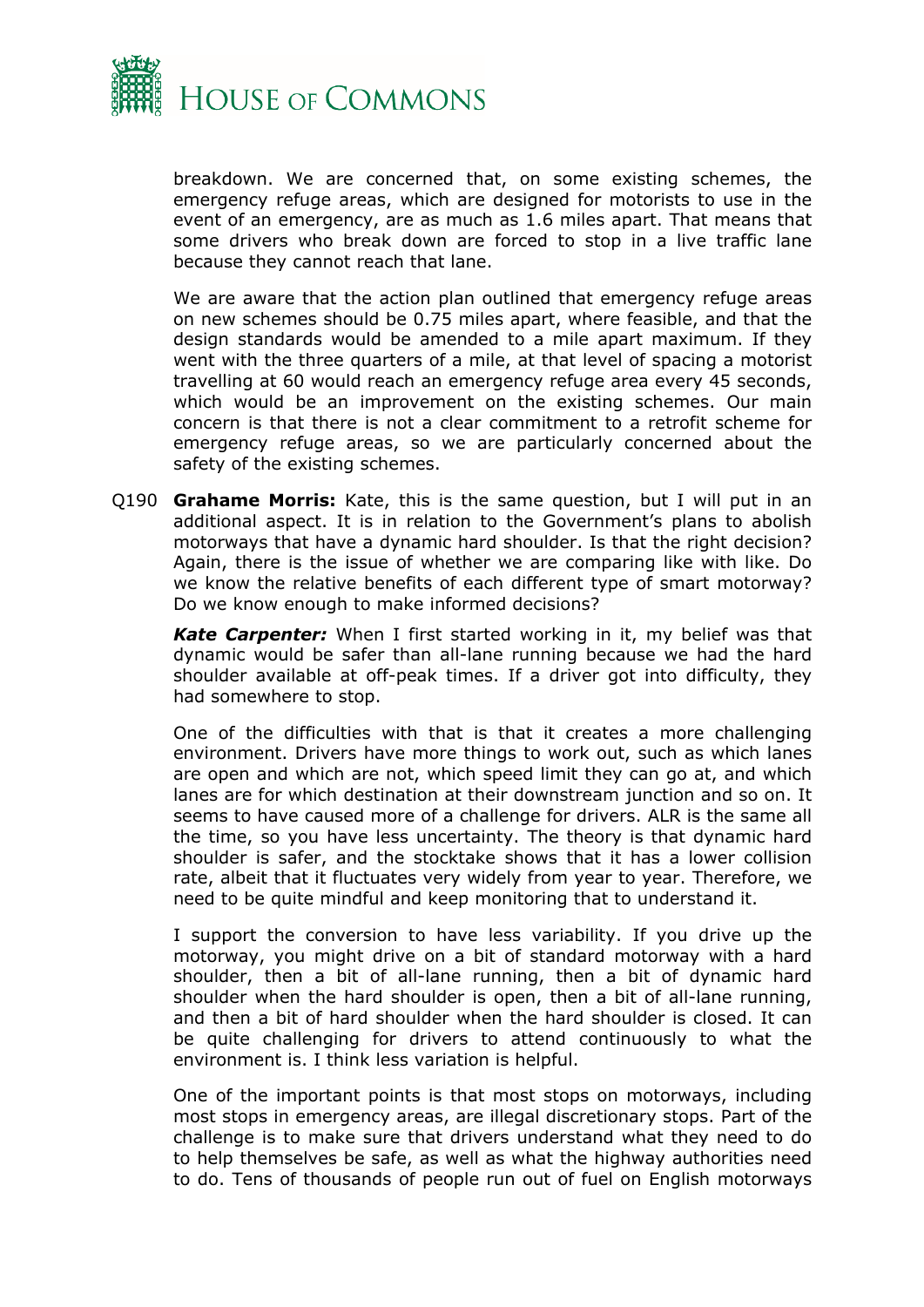

every year. Tens of thousands have tyre blow-outs due to bald or incorrectly inflated tyres every year. Those are things that people could avoid by their own actions, and keeping cars well maintained and so on. There are things that people can do themselves. That combination is very important for us.

All-lane running shows a better safety performance than conventional. In theory, dynamic is better but it is more challenging and more confusing. Also, you have to have staff in the control centre 24/7 if you want to be able to open the hard shoulder 24/7, and that is not actually the case. A lean and more self-understanding network, we feel, is supported. The methodology by which that is assessed is a complex, sophisticated hazard log with over 130 hazards. Each is scored for frequency per mile per year, the chance of them causing a crash when they occur and the likely severity of that crash. That is very carefully analysed to make sure that it is properly understood and to identify what the design needs to do to make it safe.

I think there are good processes in place, but it definitely can be better. There are two measures. The stocktake talks about improvement. One is stopped-vehicle detection, which I am massively supportive of. We really feel that that could be of huge benefit in speeding up the detection of somebody if they break down. People often do not ring in. They do not ring 999. They might ring the breakdown company, but they might not ring 999. They might not call for help. That is important.

The emergency refuge issue is quite complex. I have not managed to find any evidence that says that, on the places where the refuges are closer together, they have a lower live-lane breakdown than when they are further apart. Again, that is counterintuitive. At the moment, I do not think that we have any evidence for that. It does not mean we should not have sufficient refuge areas. For example, if you put them near junctions where people are weaving left to right and right to left, you can make safety worse rather than better. You might create more scenarios for people to do hazardous things. We need to be very mindful of unintended consequences.

**Grahame Morris:** Thank you. Jonathan, unless you have very strong views that differ from those already expressed on dynamic, I will hand back to the Chair, because I know we are short of time.

**Chair:** The next section we want to drill into is the removal of the hard shoulder and the risks of a live-lane breakdown. Kate has already taken us into that, but I will hand over to Ben to explore further.

Q191 **Mr Bradshaw:** Kate, you said that a lot of live-lane breakdowns are caused by drivers not maintaining their cars properly or running out of petrol. Shouldn't we design motorways for that sort of human frailty?

*Kate Carpenter:* It depends on how many lanes and how much impact you want. As Jonathan described, the objective is to provide the highest amount of capacity, with no safety detriment, as efficiently as possible. If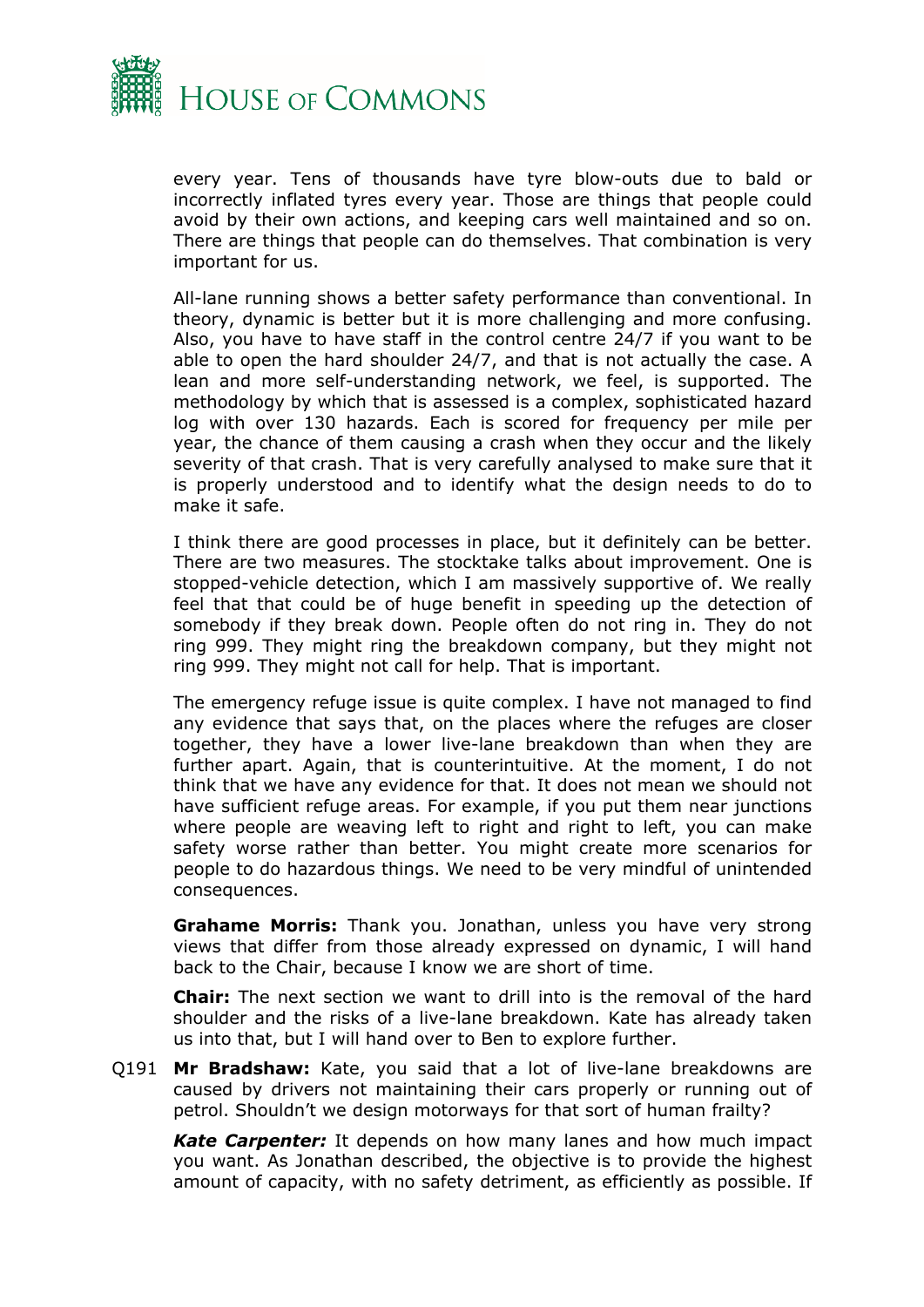

we want a hard shoulder as well as an extra lane for that capacity, that is a big environmental impact. The safety evidence is that it actually causes more crashes if you have a hard shoulder than if you do not. There is a danger of providing a thing that makes people think they are safe, rather than a thing that actually reduces injuries.

There was some interesting research done looking at eye tracking, where people driving along a motorway—*[Inaudible]—*time looking at the hard shoulder, even when there was nobody there, which means that for all that time they were not looking in their lane. What we want is people looking in their lane and concentrating. That gives safe performance. If somebody breaks down, yes, we should be designing for all the things that happen, but we should also be holding drivers to account, to comply with the law and not put other people at risk.

Q192 **Mr Bradshaw:** I think last March the Government said that, overall, smart motorways were safer, but not in every way. Some people might say, "But, hold on, if you're accepting a level of risk in one area to deliver a better outcome overall, then that's a bit ethically dodgy." What would be your response to that?

*Kate Carpenter:* The ethics for me are very powerful. We should ask ourselves what actually reduces collisions, not just what reduces theoretical risk. When we started scoring hazard logs, we were essentially overscoring the frequency of incidents. There are fewer incidents than we expected. That tells us that behaviour changes, so it is important.

You should not worsen one road user group's safety at the expense of another; for example, you should not make it more dangerous for motorcyclists and safer for car drivers. That would be unethical. Making car drivers safer in net terms, with fewer crashes per mile, is perfectly ethical for me. I do not have any problem with increasing one hazard and decreasing another in net terms. Shunts in moving traffic and lane changes—not just live-lane breakdowns—are very high-frequency incidents. If you add increased capacity, you smooth traffic flow, and that is one of the things that reduces flow breakdown and causes crashes.

It is more complex than simply the one hazard. We definitely need to focus hard on that hazard and making it as safe as possible, but it should be a net approach to what makes people safer.

Q193 **Chair:** Kate, perhaps I could stay on that theme. We have taken evidence that suggests that car drivers are more likely to collide with cyclists who are wearing a helmet than not wearing a helmet because they assume that the person is not going to be as impacted. Is there a similar concept that you are giving us with your analogy?

*Kate Carpenter:* Definitely. Behaviour changes continuously in the face of the environment people are in. It was mentioned earlier that on allpurpose trunk roads, for example, dual carriageways do not have as high an injury rate as you might expect. If the hard shoulder is a critical safety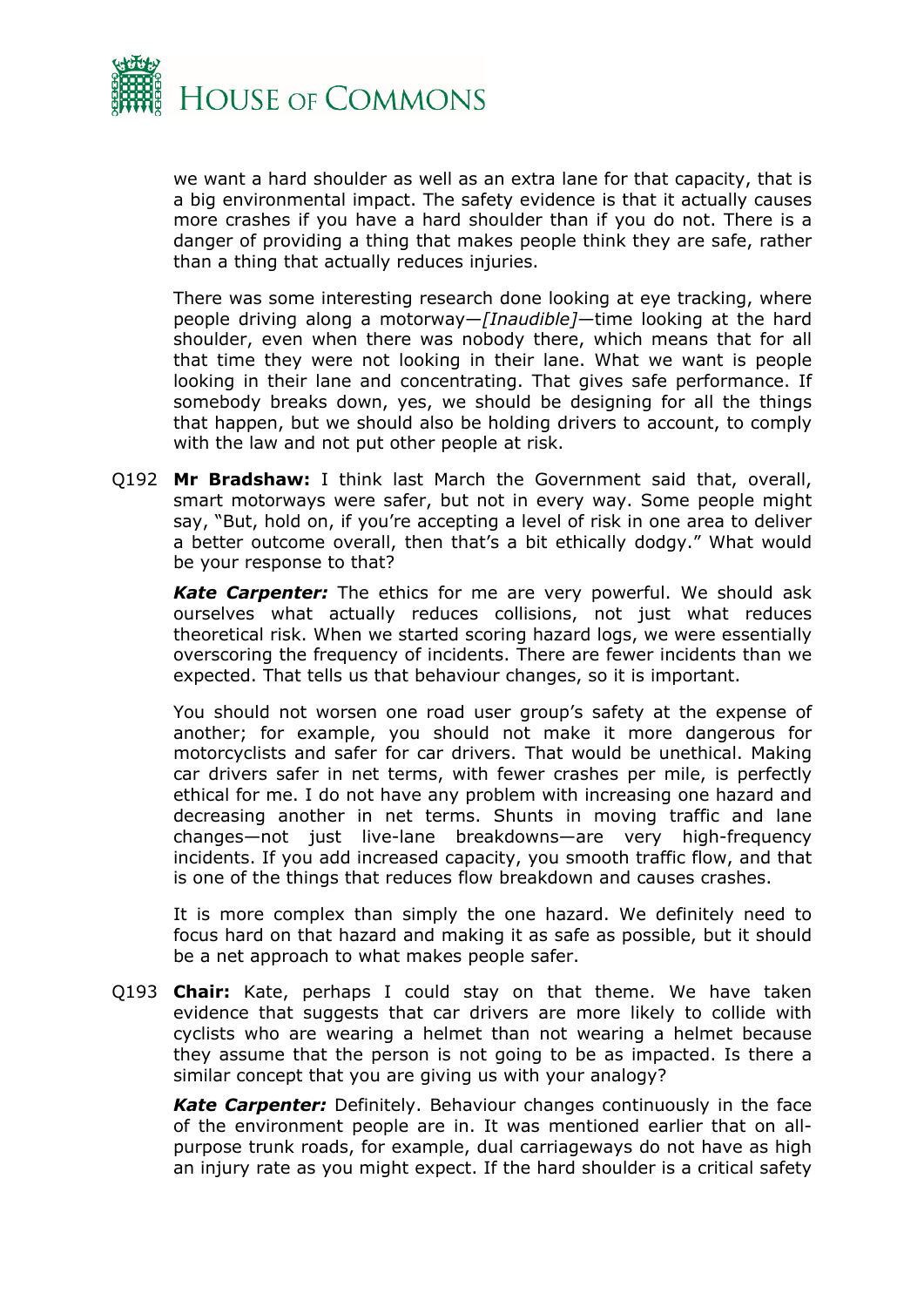

feature, you would expect dual carriageways to be much more hazardous and injury involved than they are. There is a complex mixture of the physical environment that people are in and the way they change their behaviour.

The technology on smart motorways feeds that. As traffic starts to slow down due to congestion or an incident, further back up the road reduced speed limits are set. That is automatic. That technology very much smooths traffic flow and it reduces shunts. Often, the shunts are not where the breakdown occurs; they are further back up the road.

Q194 **Chair:** I want to touch on the Government's action plan. I will put this to all three of you. Becky, do you feel that the Government's action plan goes far enough or should more be done to improve the levels of safety on smart motorways?

*Becky Needham:* We would welcome the measures that have been outlined in the action plan. We believe that they go some way to address the risks faced on smart motorways.

Coming back to the point about the emergency refuge areas, and other points in the action plan, our concerns are that the measures in many cases seem to apply to new schemes. It is not clear whether all measures will be retrofitted to existing schemes. Our main concern is around the emergency refuge areas. We know that you are more likely to reach emergency refuge areas if they are closer together, and drivers can see them, there is signage, and they are well identified.

Q195 **Chair:** Instinctively, I would have thought that to be the case as well, but Kate mentioned that statistically there is no evidence to state categorically that that is the case. If there is only a finite amount of money, are we not better spending it where we really know that statistically it will enhance safety, rather than putting it into something that looks like it will, but statistically there is no evidence to suggest that it will at all?

**Becky Needham:** We have evidence that people are breaking down in live lanes. From memory, the action plan shows that on all-lane running around 40% of breakdowns are in the live lane. That is really concerning. If there isn't stopped-vehicle detection in place, people on average are being left for 17 minutes before they are identified. We simply think that is a terrifying ordeal for a motorist.

In a previous session, Edmund King spoke about some evidence that, when people can see the emergency refuge area, they are more likely to try to make it to that refuge area because it is in their eyeline.

Q196 **Chair:** Jonathan, what is your view of the Government's action plan? Do you think it goes far enough?

**Jonathan Spruce:** It is a good staging point. It recognises the idea of where we are getting to. It is a staging point, and we need to learn and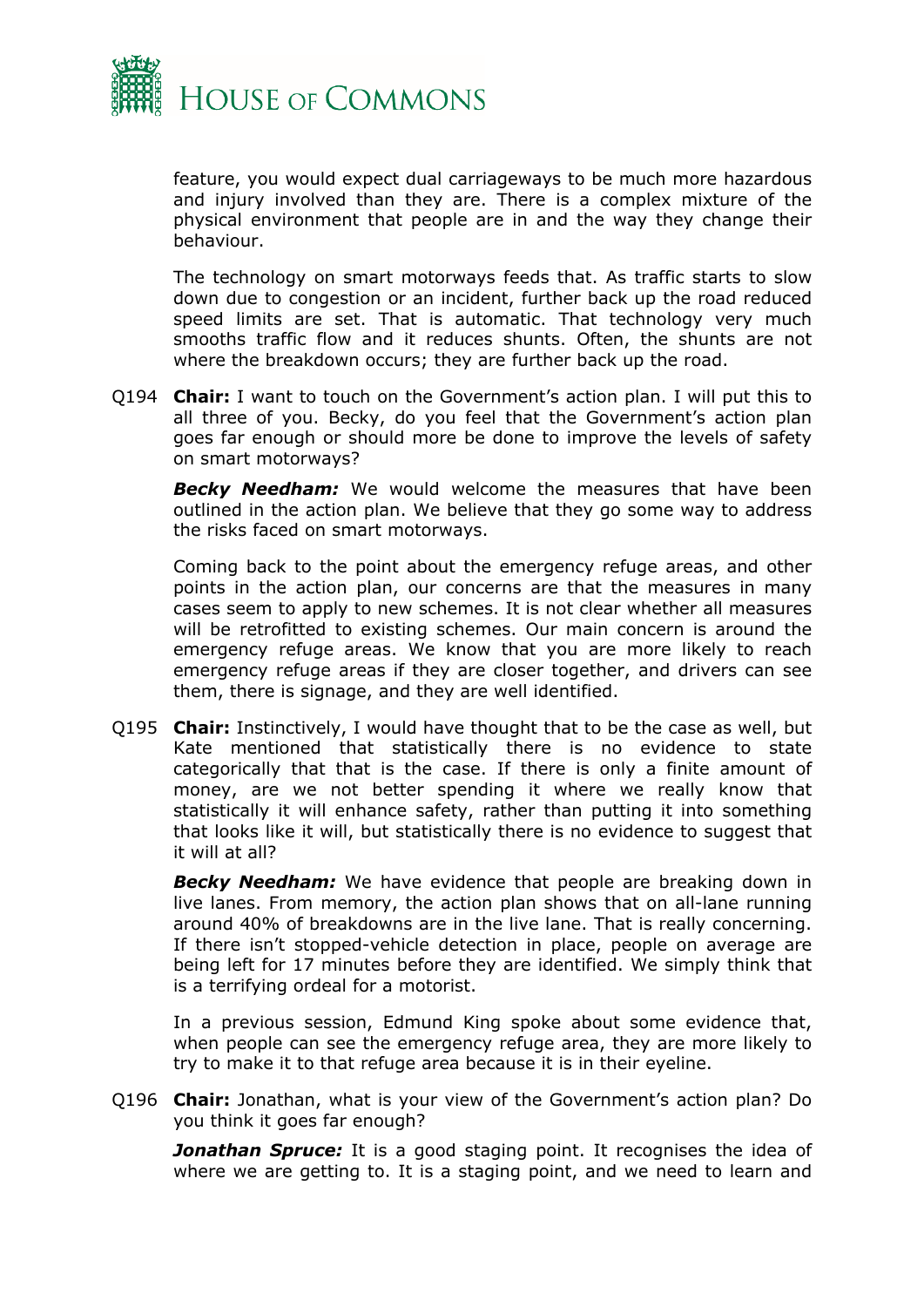

evolve. We also need to recognise that this is a system. As well as the hard infrastructure and some of the retrofitting around things like stopped-vehicle detection and improved distances between emergency refuge areas, which are very laudable and will address some of the issues that we found, there is the idea of how a public campaign could work. I know that Highways England has done some of that with the Keep Left campaign. You talked a little bit in the previous session about international comparisons. How can we lead the world in some of the incar technology talking to out-of-car technology to make our roads as safe as they possibly can be?

I think the action plan reflects a position in the stocktake. Does it go far enough? No. As I said before, I think the concept of a smart motorway is fine and accepted in what we need. Its application has had problems and we are learning from that, but this is about a third way. What is our vision for our road network, the safest, greenest and most reliable road network, and how do we get there? We do not see it as a finite action plan that we are going to implement. This is a rolling evolutionary process for engineers, practitioners and the wider industry.

We could take a real step forward in the UK to try to do this. It is something we have the capability to do, particularly on the technology front. We could look beyond the original action plan that deals with a few of the immediate problems. If we are to solve the future network and lay the groundwork for a clean, green, safe, reliable network, we need to carry on with the action plan and build on it.

Q197 **Chair:** Finally, before I bring Karl in, can I ask you, Kate, the same question about the Government's action plan and whether you feel that it goes far enough and does the right job?

*Kate Carpenter:* I would support the measures currently proposed. CIHT members are involved in design and management on a daily basis. What we see are the outcomes of injuries. We would support anything that reduces the likelihood of those injuries. I support actions to make improvements. Our motorways are already the best in Europe, and among the very best in the world. All-lane running is shown to have fewer collisions than even the conventional motorway, but it does not mean you cannot make it better. What is important is that we continue to monitor the behaviour, the occurrences, the near misses, the collisions and their type to understand what is causing them—it is often not what we think is causing them—so that we continue to use evidence and not intuition to decide how to make things even safer.

Q198 **Karl McCartney:** My question is for all three of you, but I will come to you first, Kate, as you were last in the previous question.

If you had the job of designing a new motorway, or perhaps were travelling to work every day for two hours on a motorway in maybe a conventional car that was not very reliable, or in an electric vehicle that occasionally broke down catastrophically with no electric power, what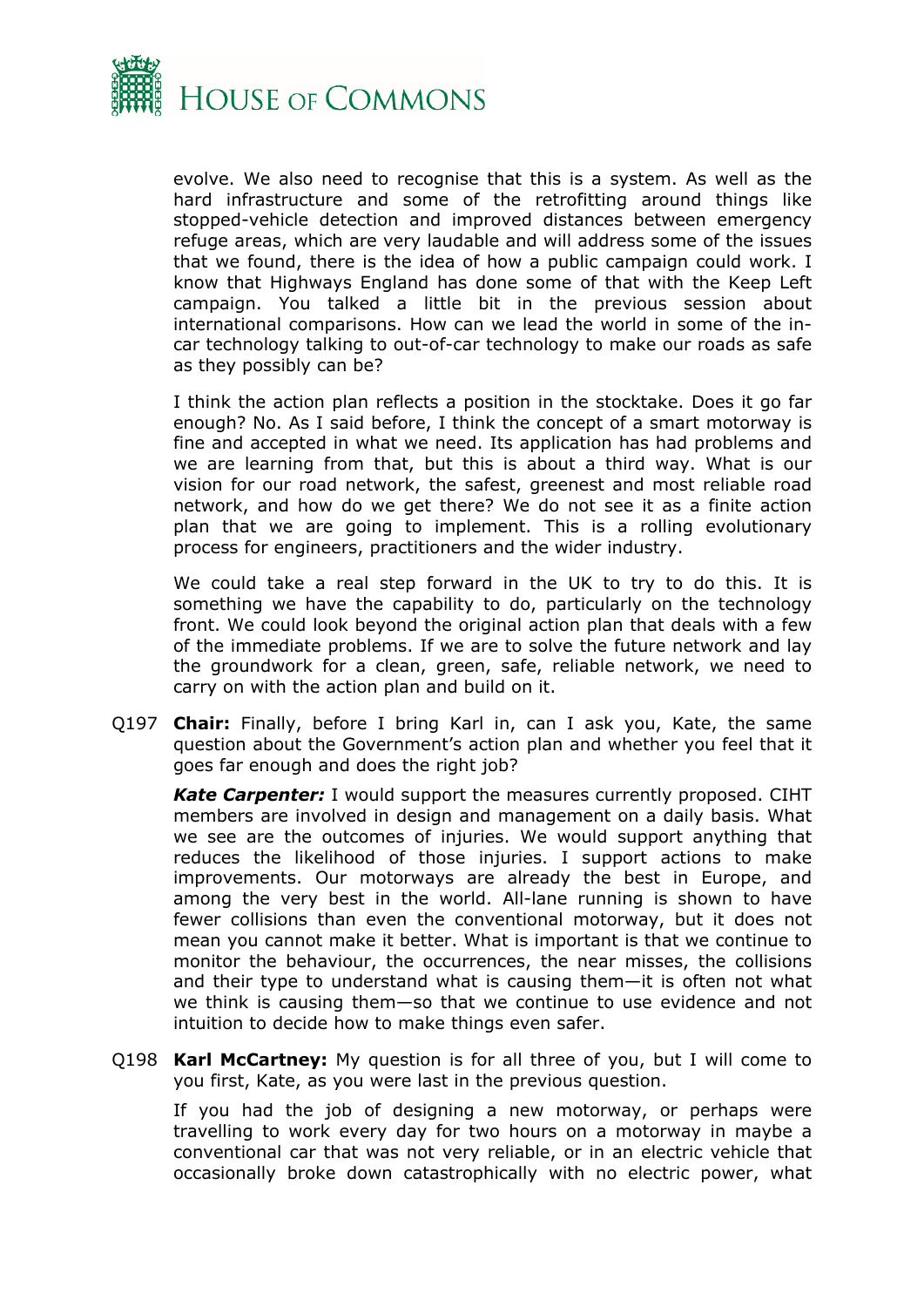

type of motorway would you prefer to be on or to design?

*Kate Carpenter:* I drive on smart motorways every week, both all-lane running and dynamic hard shoulder. I do not personally feel any less safe on any of them. That is not just because of what I do, but I was taught from an early age that you plan your journey, make sure you have enough fuel and so on. I look at what I can do to keep myself safe. I do not feel less safe.

There is concern about electric vehicles. There are two different things. They are not more likely to break down and they have very reliable information about how many miles they can still travel with the current charge. There has been some research done—a relatively small dataset but useful—into how many miles people thought they could travel when the red light came on. It was a lot more miles than they could actually travel. That is why people run out of fuel; they have optimism bias. Electric cars are very reliable. When they break down, they cannot be towed or pushed so they have extra challenges for motorway safety. When they catch fire, it is harder to put out, so there are complexities.

Q199 **Karl McCartney:** The fact that they are electrical and will not be producing any light if it is in the middle of the night on an all-lane running motorway is pretty fearful. Have you ever broken down on a live-lane motorway, Kate?

*Kate Carpenter:* No. I have seen a lot. I have watched a lot of CCTV of breakdowns and seen the near misses of vehicles driving around after shunts. I have seen it at work, and personally.

Q200 **Karl McCartney:** Thank you. Jonathan, what type of motorway would you prefer to drive on?

*Jonathan Spruce:* I have no preference about driving on a particular type of motorway. What I would say is that I would want to drive on a motorway where I felt that, if there was an incident, there would be a reaction to that incident.

Q201 **Karl McCartney:** A managed motorway, maybe?

*Jonathan Spruce:* We talked a bit before about controlled and managed motorways. Smart motorways were originally called managed motorways. We renamed them smart motorways, but that takes out the human factor a little bit. I think it is about understanding that when an incident happens there will be reactions around me, and that I am aware of what I need to do in that incident.

We should not forget that even if you break down on a hard shoulder, although you are not in a live running lane, the advice is still to get out of the vehicle and move over to the other side. It is not necessarily 100%, even on the hard shoulder.

Q202 **Karl McCartney:** It is safer but, as you say, it is not a completely safe place.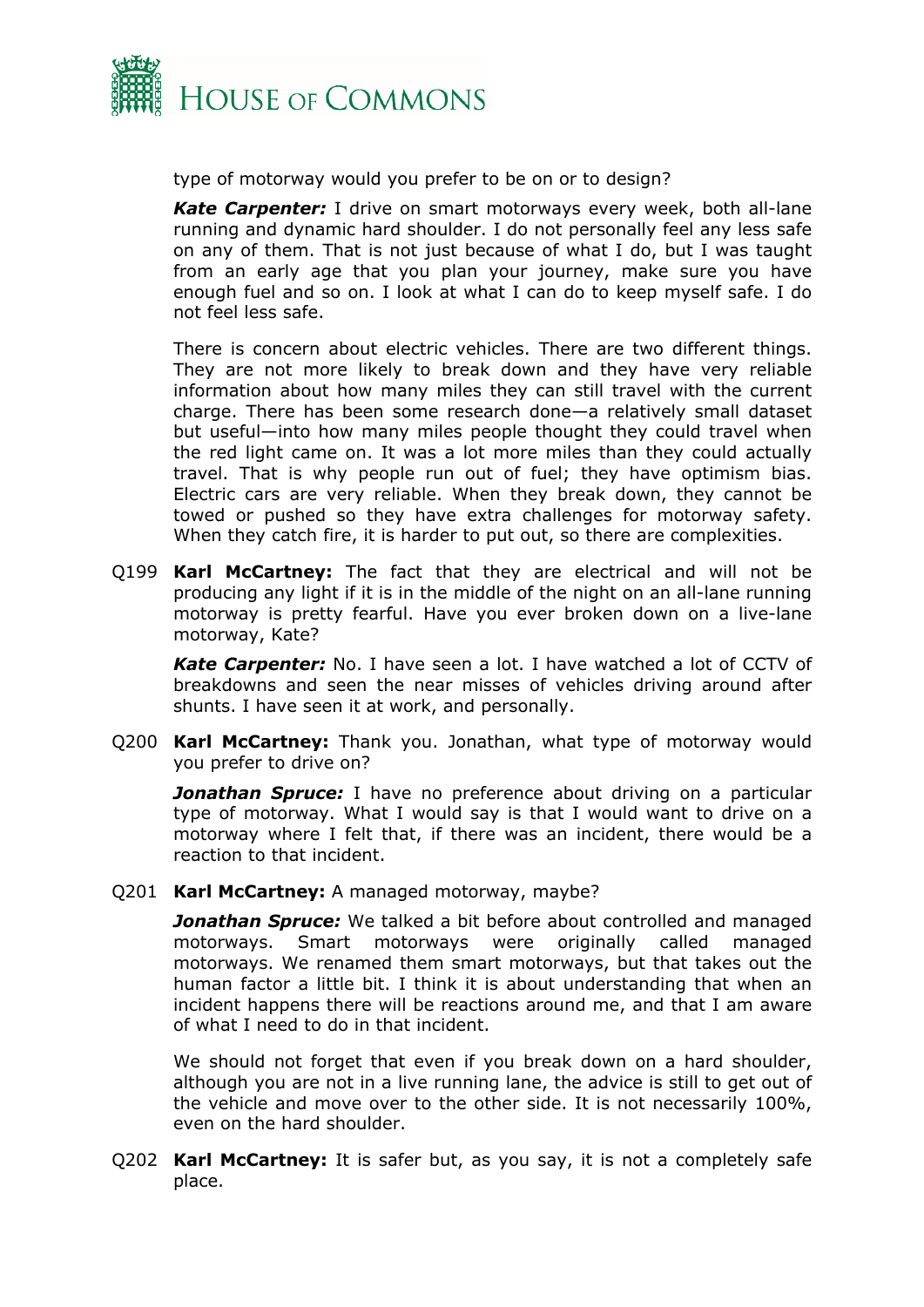

*Jonathan Spruce:* It comes back round to the system. We need to work on the educational thing. I have no preference. I would just like it to be consistent.

Q203 **Karl McCartney:** Finally, Becky?

*Becky Needham:* Personally, until smart motorways have been retrofitted with more regular emergency refuge areas, I would probably prefer to travel on a controlled motorway where there is a permanent hard shoulder.

**Karl McCartney:** We have received that key message loud and clear. Thank you all.

Q204 **Chair:** I want to ask about stopped-vehicle detection technology. I think I would be right in saying that you are all in favour of that; is that correct? Kate as well? You are an advocate of the vehicle technology that detects whether you have stopped in a live lane.

*Kate Carpenter:* I lost your sound for a minute. Were you asking me a question?

Q205 **Chair:** I just wanted to confirm it. I did not want to assume anything, but I would be amazed if you were not in favour of it. Are you all in favour of stopped-vehicle detection technology? Yes.

On that basis—

*Kate Carpenter:* It is much more reliable than it was. There was some mention earlier of its reliability. It is much more reliable than it was when that research was undertaken, as I understand it.

Q206 **Chair:** Back in 2016, when the previous Select Committee did its report, we were given assurances by Highways England at that time that all future smart motorways would have that technology incorporated, and that they would retrofit. That has not occurred. Indeed, it is somewhat galling to many that the Government are now promising that that will be delivered 12 months early in 2022. Some would say it is six years too late.

What the Government have said is that, going forward, all new smart motorways will have to have that technology in place. Do you feel that the Government should go further, though, and say that no more smart motorways should be created until retrofitting has occurred to the existing network of that technology?

*Jonathan Spruce:* I don't necessarily agree with that point, Chair. You alluded to it before. If we are looking at a roll-out that takes the whole network and the whole system, it is about where you would spend finite amounts of investment. With some of the retrofitting, if there is not necessarily an accident case to look at that retrofitting immediately, you may want to spend the money to introduce a new section of controlled, managed or smart motorway, whatever you want to call it, where there is a greater level of need.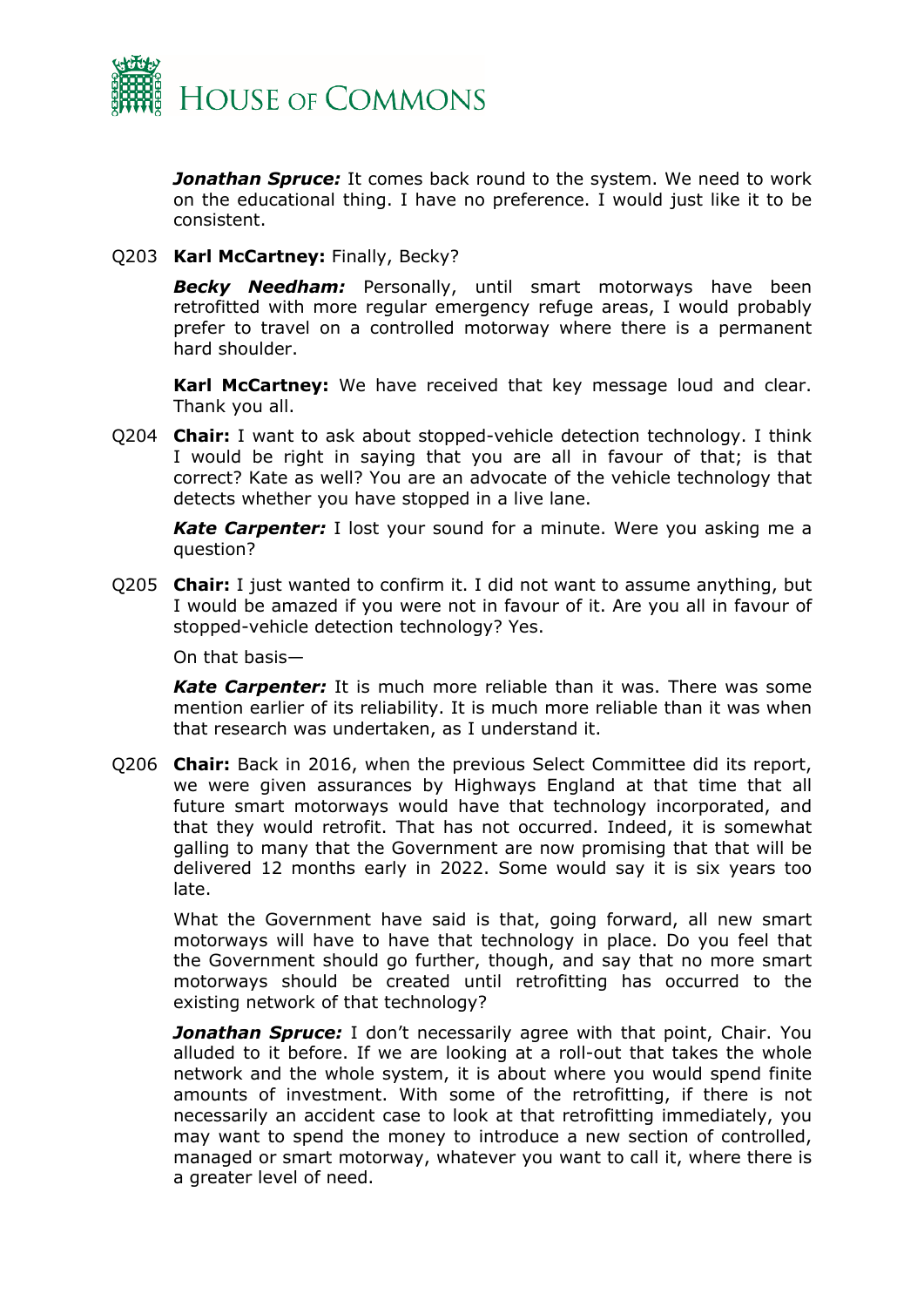

In the round, you will get wider benefits in relief to other parts of the network, and safer parts of A roads and diversion roads. Just to say that we should all retrofit before we move on misses the point about specific locations and need in a specific location. I think there will be areas where you would want to retrofit, but there might be areas where, in a rolling programme of activity, there is greater need and an overall benefit to all users to do some more roll-out of a smart system. Again, it comes back to a consistent basis allied to what you are trying to do with the vision for your road network.

Q207 **Chair:** Becky, do you agree with Jonathan's point, or do you have a different view on retrofitting?

**Becky Needham:** Our view would be slightly different because safety is absolutely key for us. We know that where stopped-vehicle detection is fitted, a vehicle can be identified, when it has stopped, within about 20 seconds. That compares to 17 minutes on schemes without that technology installed. It is absolutely vital that the technology is retrofitted to existing schemes and not just prioritised for new ones.

Q208 **Chair:** On that basis, would you agree with the view that further roll-out should not occur of smart motorways until all the existing smart motorways have that technology in place?

*Becky Needham:* It is difficult to answer, but we believe that if rolling it out on new motorways is going to delay it on existing schemes that are already being used by road users, and they are already breaking down on them, then yes.

Q209 **Chair:** Kate, where do you stand on that?

*Kate Carpenter:* For me, I go with the data, which says that all-lane running, even without stopped-vehicle detection, has a lower fatality rate than conventional motorway, but it still needs to be made much safer. The two need to run in parallel.

It is not an easy thing to implement. There is a perception that you just chuck up a couple of posts and it is in. It is much more complicated than that. I do not think any new scheme should be implemented without it, and we should be implementing it as soon as we can on existing schemes. That is happening at the moment, but it is complicated. They are already safer, but they can be made safer, and we should do that as quickly as we can.

Q210 **Chair:** Turning that on its head, I believe that the stretch of the M4 that was to be opened as a smart motorway will now be delayed because of the need to put stopped-vehicle technology in place. Do you disagree with that delay?

*Kate Carpenter:* It is finely balanced. I have not been personally involved in that one. I would advocate careful evaluation of the pros and cons. The stopped-vehicle detection definitely reduces the period that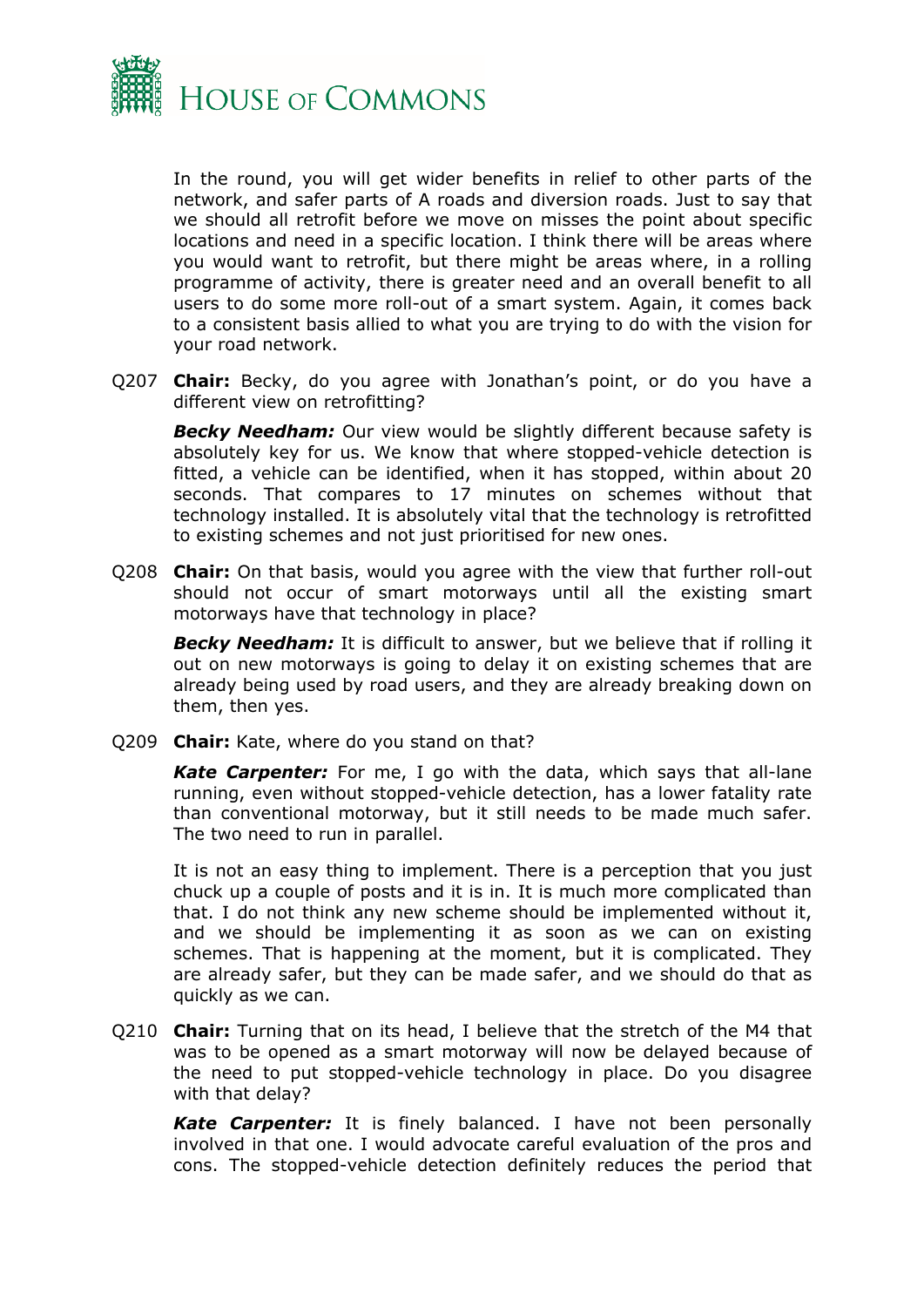

somebody is stationary before they are identified, if they do not ring in. Part of the problem is that people do not call for help. The 17 minutes does not apply if somebody makes a phone call and the control centre knows about it. They do not need to wait until they have detected it using technology if somebody actively alerts them to it. It is not only the technology that does that.

In terms of delaying a scheme, provided it is safe in the interim, in a roadworks condition or a temporary condition, we do careful risk analysis of schemes when you do the handover process, as you go from the roadworks stage into the operational stage. It is very carefully managed. Provided that process is followed, as I am certain it would be, I would not have any concern about a delay, provided that in the interim period it is safer, and the risk assessment would take us to that.

Q211 **Chair:** Jonathan, do you agree with Kate's point that the M4 should not be delayed if it is safer, albeit that it could be even safer? If there is the technology to detect the vehicles, you should crack on and open it without delay.

*Jonathan Spruce:* My understanding is that the new regulations are that all new smart motorways will have stopped-vehicle detection. I think your original question was whether there should be a delay to include stoppedvehicle detection, and that is absolutely right. If the delay gets longer and longer, or you are trying to delay that to retrofit another section where, potentially, a significant accident or incident problem has not occurred, that is a slightly different question.

To answer your original question, we absolutely support a delay to the M4 scheme to make sure that it is as safe as possible, based on how long it should take. If it gets delayed further, or if there is a direct choice between a retrofit scheme and that scheme, that is a slightly different question. As Kate said, you would have to look at the data and what the overall benefits of a further delay were against the retrofit scheme being delayed in its place.

Q212 **Chair:** Okay. That makes sense. The last question is about the culture of Highways England. It appears to have got itself into a bit of a difficult position with regard to smart motorways. That may be unfair if you believe, as you do, that overall they are safer. Where do you think Highways England has perhaps got it wrong?

*Kate Carpenter:* I think we could perhaps have anticipated the driver anxiety and that response, if people were not aware of what was being done and why. I do not think there is high public understanding.

Drivers are inherently inconsistent. They simultaneously think that the hard shoulder is a safe place, evidenced by the millions of discretionary stops made on it illegally every year, and also that all-lane running is very dangerous. That suggests that they think the hard shoulder is a safe place but motorways are not. I think we have an inconsistency in that.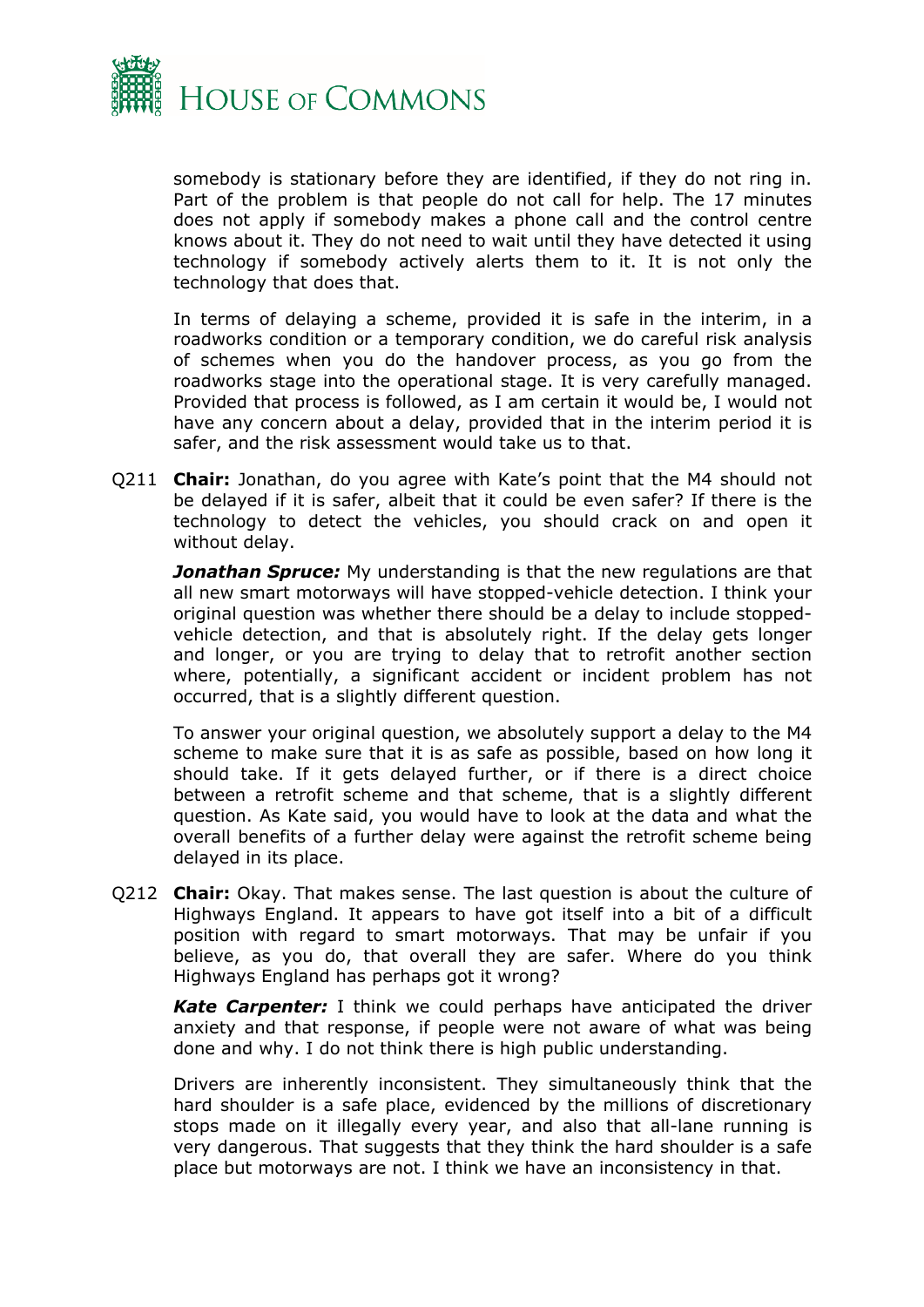

Highways England needs not only to deliver the safest infrastructure but to bring the public with it. With hindsight, I think that could have been identified. I was not involved in it at the time, so I could not comment on what was or was not known, or should or should not have been done. Understanding that for future communications is really important. It is being respectful of that fear, because the fear is real. It does not matter whether people are less likely to die per mile travelled. If they feel fearful, that is what changes the behaviour.

Q213 **Chair:** Thank you, Kate. Becky, do you agree with that, or do you have a different view?

*Becky Needham:* We would agree that there is a massive issue at the moment with public perception of these motorways. This is something that we experience at first hand. We get 10,000 inquiries a year through our information centre. Something that is very common at the moment is people calling up about smart motorways. Sometimes, they are upset because they have used a scheme and they are not sure that they have done the right thing, and that they could be reprimanded for that. Other people are in a position where they are planning a journey and say that they are too frightened to travel on the smart motorway. There is clearly a gap in knowledge around smart motorways. The education campaign could have come a lot sooner.

The other concern that we have is obviously around the emergency refuge areas. We are concerned that they were so far spaced out in the first place. We would have much preferred it if they were to the new standards, at a maximum of one mile and 0.75 miles where feasible.

Q214 **Chair:** Thanks, Becky. Jonathan, do you have anything further to add?

*Jonathan Spruce:* There are a couple of things, Chair. From the point of view of Highways England, potentially embracing that evolutionary development going forward a little bit more may be something. In their defence, there is an element of silos.

The last time I presented evidence to the Committee was back in March, and it came up again that they think in silos. They are thinking very much about the strategic road network, their key performance indicators and the funding they have for the strategic road network. Actually, this is about real life. It is about what we want from our transport system. It is about how we share modes. It is about the most appropriate roads for people to drive on.

Is there a wider role for us as the engineering community, and for Government across the piece to set out a vision for what they want for their transport network and to start validating that? It is how you develop that as well. That would bring in more about the driver behavioural stuff, about the technology and about collectively working together, rather than having a solution and then bluntly going out.